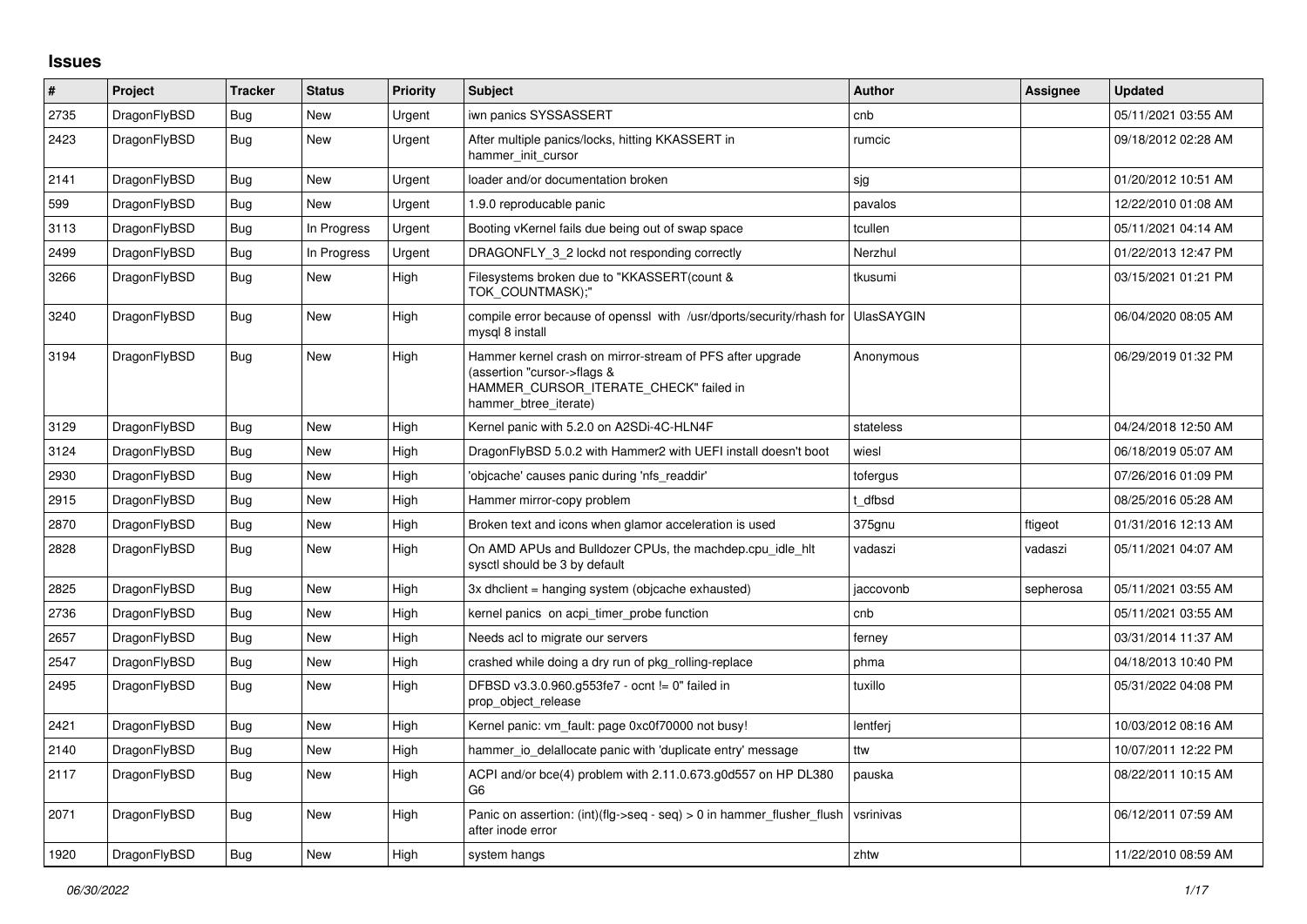| $\vert$ # | Project      | <b>Tracker</b> | <b>Status</b> | <b>Priority</b> | Subject                                                                                                   | <b>Author</b>     | Assignee | <b>Updated</b>      |
|-----------|--------------|----------------|---------------|-----------------|-----------------------------------------------------------------------------------------------------------|-------------------|----------|---------------------|
| 1198      | DragonFlyBSD | <b>Bug</b>     | New           | High            | DDB loops panic in db_read_bytes                                                                          | corecode          | tuxillo  | 05/11/2021 03:51 AM |
| 1185      | DragonFlyBSD | <b>Bug</b>     | <b>New</b>    | High            | need a tool to merge changes into /etc                                                                    | wa1ter            |          | 02/18/2014 06:02 AM |
| 3111      | DragonFlyBSD | <b>Bug</b>     | In Progress   | High            | Mouse lags every second heavily under X11                                                                 | mneumann          |          | 12/12/2017 09:46 PM |
| 2296      | DragonFlyBSD | <b>Bug</b>     | In Progress   | High            | panic: assertion "m->wire_count > 0" failed                                                               | thomas.nikolajsen |          | 08/30/2012 06:09 AM |
| 884       | DragonFlyBSD | <b>Bug</b>     | In Progress   | High            | Performance/memory problems under filesystem IO load                                                      | hasso             |          | 05/11/2021 03:50 AM |
| 3205      | DragonFlyBSD | <b>Bug</b>     | Feedback      | High            | Go compiler net test failing                                                                              | t dfbsd           | tuxillo  | 05/10/2021 02:45 AM |
| 2638      | DragonFlyBSD | <b>Bug</b>     | Feedback      | High            | Fix machdep.pmap_mmu_optimize                                                                             | tuxillo           |          | 05/11/2021 04:07 AM |
| 2396      | DragonFlyBSD | Bug            | Feedback      | High            | Latest 3.1 development version core dumps while destroying master<br><b>PFS</b>                           | sgeorge           |          | 01/23/2013 04:10 PM |
| 2347      | DragonFlyBSD | Bug            | Feedback      | High            | Hammer PFSes destroy does not give back full space allocated to<br><b>PFS</b>                             | sgeorge           |          | 07/19/2012 01:11 AM |
| 1831      | DragonFlyBSD | <b>Bug</b>     | Feedback      | High            | HAMMER "malloc limit exceeded" panic                                                                      | eocallaghan       | dillon   | 06/04/2022 04:38 AM |
| 3319      | DragonFlyBSD | <b>Bug</b>     | <b>New</b>    | Normal          | setproctitle() calls can change effect of later setproctitle() calls                                      | tonyc             |          | 06/29/2022 06:10 PM |
| 3316      | DragonFlyBSD | <b>Bug</b>     | New           | Normal          | hammer2 dirent create() allows creating >1 dirents with the same<br>name                                  | tkusumi           |          | 06/05/2022 12:35 PM |
| 3314      | DragonFlyBSD | <b>Bug</b>     | New           | Normal          | Bring virtio_console(4) from FreeBSD                                                                      | tuxillo           | tuxillo  | 05/29/2022 08:24 AM |
| 3313      | DragonFlyBSD | Bug            | New           | Normal          | Can't boot from my live USB at all. The kernel loading process<br>hangs.                                  | rempas            |          | 06/03/2022 12:16 AM |
| 3312      | DragonFlyBSD | Submit         | New           | Normal          | hammer2: redundant chain modify after chain creation                                                      | tkusumi           |          | 05/15/2022 01:35 PM |
| 3302      | DragonFlyBSD | Bug            | New           | Normal          | Will not boot on System76 Lemur Pro (lemp10)                                                              | piecuch           |          | 11/03/2021 10:21 AM |
| 3301      | DragonFlyBSD | <b>Bug</b>     | New           | Normal          | Gkrellm from the packages is not showing logged in users in main<br>window, logged in users always $== 0$ | adrian            |          | 01/08/2022 04:24 AM |
| 3300      | DragonFlyBSD | Bug            | New           | Normal          | Running Xvnc from TigerVNC package through the INETD daemon<br>in TCP WAIT mode fails hard                | adrian            |          | 01/08/2022 04:25 AM |
| 3298      | DragonFlyBSD | Bug            | New           | Normal          | Running "w" and having logged in via XDM through VNC, "w" prints<br>an extra error message                | piecuch           |          | 10/25/2021 09:16 AM |
| 3284      | DragonFlyBSD | <b>Bug</b>     | New           | Normal          | Wrong towlower() result for U+038A                                                                        | bhaible           |          | 07/10/2021 03:34 AM |
| 3283      | DragonFlyBSD | <b>Bug</b>     | New           | Normal          | mknodat() cannot create FIFOs                                                                             | bhaible           |          | 07/10/2021 03:34 AM |
| 3282      | DragonFlyBSD | <b>Bug</b>     | <b>New</b>    | Normal          | unexpected errno value from fopen()                                                                       | bhaible           |          | 07/10/2021 03:34 AM |
| 3281      | DragonFlyBSD | <b>Bug</b>     | New           | Normal          | Crash after leaving unattended for a while                                                                | bhaible           |          | 07/10/2021 03:32 AM |
| 3280      | DragonFlyBSD | <b>Bug</b>     | New           | Normal          | KMS console and i915(4) not working in 6.0                                                                | cmusser           |          | 07/10/2021 03:35 AM |
| 3278      | DragonFlyBSD | Bug            | <b>New</b>    | Normal          | Second screen image is distorted                                                                          | arcade@b1t.name   |          | 07/10/2021 03:36 AM |
| 3276      | DragonFlyBSD | Submit         | New           | Normal          | Add option controlling whether gpt expand expands the last partition<br>(needs testing)                   | falsifian         |          | 07/10/2021 03:35 AM |
| 3252      | DragonFlyBSD | Bug            | New           | Normal          | tcsetattr/tcgetattr set errno incorrectly on non-TTY                                                      | tonyc             |          | 10/26/2020 09:34 PM |
| 3249      | DragonFlyBSD | <b>Bug</b>     | New           | Normal          | HAMMER2 fsync(2) not working properly                                                                     | tkusumi           |          | 09/21/2020 07:07 AM |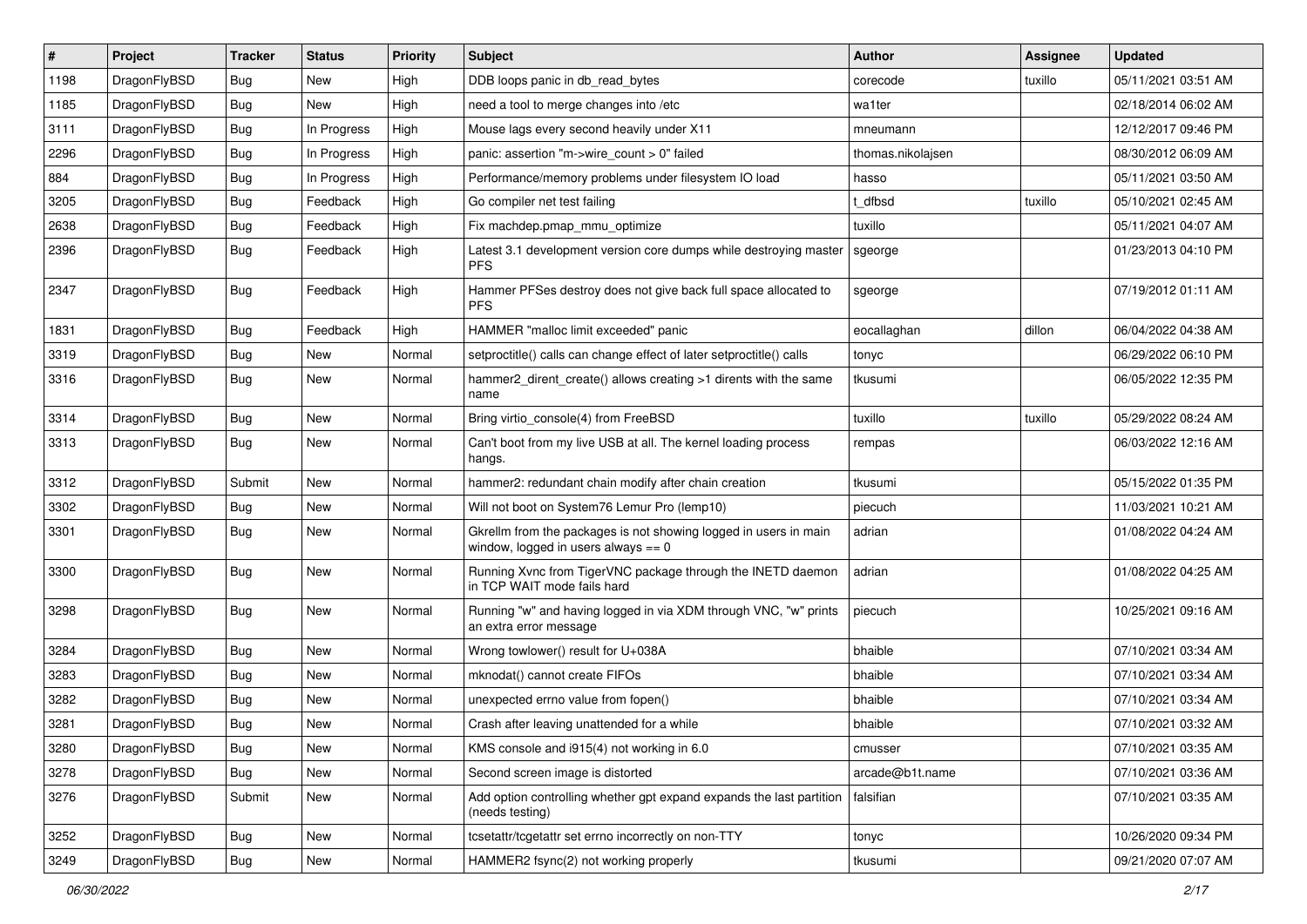| $\sharp$ | Project      | <b>Tracker</b> | <b>Status</b> | <b>Priority</b> | Subject                                                                             | <b>Author</b>     | Assignee | <b>Updated</b>      |
|----------|--------------|----------------|---------------|-----------------|-------------------------------------------------------------------------------------|-------------------|----------|---------------------|
| 3247     | DragonFlyBSD | Bug            | New           | Normal          | Kernel panic doing nothing much                                                     | phma              |          | 09/12/2020 11:40 PM |
| 3246     | DragonFlyBSD | Bug            | <b>New</b>    | Normal          | HAMMER2 unable to handle ENOSPC properly                                            | tkusumi           |          | 09/04/2020 11:11 AM |
| 3245     | DragonFlyBSD | Bug            | <b>New</b>    | Normal          | panic: free: guard1x fail, i915 load from loader.conf                               | polachok          |          | 08/21/2020 10:36 AM |
| 3243     | DragonFlyBSD | <b>Bug</b>     | New           | Normal          | SMART status not reported properly for SSD disks                                    | daftaupe          |          | 09/09/2020 11:03 PM |
| 3239     | DragonFlyBSD | Bug            | <b>New</b>    | Normal          | unable to SIGKILL glitched emacs                                                    | piecuch           |          | 05/26/2020 03:30 AM |
| 3238     | DragonFlyBSD | <b>Bug</b>     | <b>New</b>    | Normal          | race conditions when printing from vkernel console                                  | piecuch           |          | 05/19/2020 02:50 PM |
| 3235     | DragonFlyBSD | Bug            | New           | Normal          | Kernel panic in devfs vnops.c                                                       | mneumann          |          | 04/28/2020 07:00 AM |
| 3231     | DragonFlyBSD | Bug            | <b>New</b>    | Normal          | wifi drops on 5.8                                                                   | tse               |          | 04/06/2020 05:08 AM |
| 3227     | DragonFlyBSD | Submit         | <b>New</b>    | Normal          | Add HAMMER2 instructions in the installation medium README                          | daftaupe          |          | 03/26/2020 03:34 PM |
| 3226     | DragonFlyBSD | Bug            | <b>New</b>    | Normal          | Xorg freezes in vm: thread stuck in "objtrm1"                                       | peeter            |          | 04/08/2020 02:10 AM |
| 3225     | DragonFlyBSD | Bug            | <b>New</b>    | Normal          | nfsd freeze when using gemu                                                         | tse               |          | 03/17/2020 11:52 AM |
| 3224     | DragonFlyBSD | Bug            | New           | Normal          | Kernel panic when trying to ping6                                                   | zhtw              |          | 03/08/2020 08:55 AM |
| 3222     | DragonFlyBSD | Bug            | New           | Normal          | gcc - undefined reference to '__atomic_load' (missing libatomic?)                   | mneumann          |          | 02/08/2020 02:45 AM |
| 3219     | DragonFlyBSD | Bug            | <b>New</b>    | Normal          | x11/xorg port can not be build                                                      | <b>UlasSAYGIN</b> |          | 03/31/2020 08:57 AM |
| 3218     | DragonFlyBSD | Bug            | <b>New</b>    | Normal          | Kernel panics are not sent to comconsole when booted over EFI                       | mqudsi            |          | 12/02/2019 08:52 PM |
| 3217     | DragonFlyBSD | <b>Bug</b>     | <b>New</b>    | Normal          | rescue tools: make install fails if rescue folder doesn't exist                     | t dfbsd           |          | 11/27/2019 08:16 PM |
| 3215     | DragonFlyBSD | Bug            | New           | Normal          | Hang in tcdrain(3) after write(3)                                                   | noloader          |          | 11/25/2019 03:08 PM |
| 3209     | DragonFlyBSD | Bug            | <b>New</b>    | Normal          | svc has some minor bugs                                                             | arcade@b1t.name   |          | 10/24/2019 09:08 AM |
| 3208     | DragonFlyBSD | <b>Bug</b>     | <b>New</b>    | Normal          | Crash related to nfsd                                                               | tse               |          | 06/11/2020 05:52 AM |
| 3206     | DragonFlyBSD | Submit         | New           | Normal          | update psm/kbd to FreeBSD 12.0 code                                                 | htse              |          | 10/05/2019 03:49 PM |
| 3201     | DragonFlyBSD | Submit         | <b>New</b>    | Normal          | Fixes make search display                                                           | htse              |          | 08/20/2021 04:02 PM |
| 3199     | DragonFlyBSD | <b>Bug</b>     | New           | Normal          | PFS label not found panic                                                           | tse               |          | 08/21/2019 03:51 AM |
| 3197     | DragonFlyBSD | Bug            | New           | Normal          | DragonFly upgrades                                                                  | tse               |          | 04/18/2020 04:18 PM |
| 3196     | DragonFlyBSD | <b>Bug</b>     | New           | Normal          | test issue after redmine upgrade (2)                                                | tuxillo           |          | 07/05/2019 04:33 AM |
| 3189     | DragonFlyBSD | Bug            | <b>New</b>    | Normal          | Allow DragonFly Mail Agent to accept an alternate config via<br>command line switch | iang              |          | 08/16/2021 12:42 AM |
| 3184     | DragonFlyBSD | Bug            | New           | Normal          | tsleep(9) return value when PCATCH specified                                        | tkusumi           |          | 04/03/2019 06:49 AM |
| 3170     | DragonFlyBSD | Bug            | New           | Normal          | repeatable nfsd crash                                                               | tse               |          | 06/11/2020 05:52 AM |
| 3165     | DragonFlyBSD | <b>Bug</b>     | New           | Normal          | Looping at boot time                                                                | gop               |          | 12/28/2018 01:04 PM |
| 3157     | DragonFlyBSD | Bug            | New           | Normal          | TP-Link UE300 not working in 5.2-RELEASE                                            | tuxillo           |          | 11/15/2018 02:08 PM |
| 3154     | DragonFlyBSD | Submit         | <b>New</b>    | Normal          | Update serial handling in bootloader                                                | ddegroot          | dillon   | 11/06/2018 11:21 PM |
| 3147     | DragonFlyBSD | Submit         | New           | Normal          | Enable headless installation                                                        | ddegroot          |          | 10/09/2018 01:25 PM |
| 3143     | DragonFlyBSD | <b>Bug</b>     | New           | Normal          | assertion "0" failed in hammer2_inode_xop_chain_sync                                | cbin              |          | 07/18/2018 12:50 PM |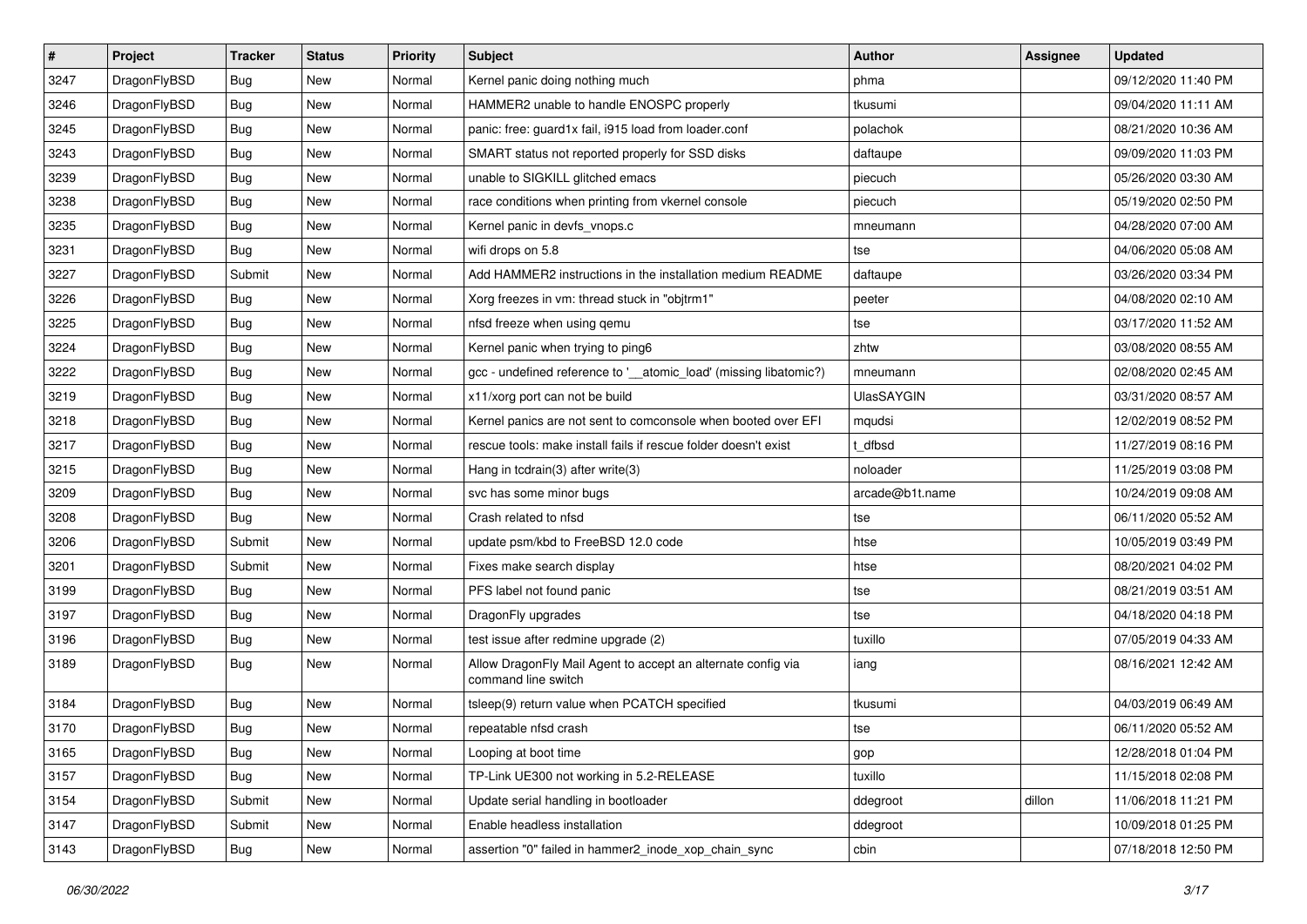| $\sharp$ | Project      | <b>Tracker</b> | <b>Status</b> | <b>Priority</b> | Subject                                                                                                 | <b>Author</b>          | Assignee | <b>Updated</b>      |
|----------|--------------|----------------|---------------|-----------------|---------------------------------------------------------------------------------------------------------|------------------------|----------|---------------------|
| 3142     | DragonFlyBSD | Submit         | New           | Normal          | lib/libdmsg: Unbreak using new API EVP_CIPHER_CTX_new()                                                 | tkusumi                |          | 07/08/2018 04:18 AM |
| 3141     | DragonFlyBSD | Bug            | New           | Normal          | dhclient blocks boot process                                                                            | rowo                   |          | 12/16/2018 11:01 AM |
| 3139     | DragonFlyBSD | Bug            | New           | Normal          | USB Mouse Does Not Work in DragonflyBSD guest on VirtualBox                                             | chiguy1256             |          | 06/24/2018 10:14 PM |
| 3135     | DragonFlyBSD | Submit         | <b>New</b>    | Normal          | Add EVFILT_RECV and EVFILT_SEND                                                                         | tautolog               |          | 05/25/2018 09:59 PM |
| 3134     | DragonFlyBSD | <b>Bug</b>     | <b>New</b>    | Normal          | RFC 3021 (/31 networks) appear to be unsupported                                                        | jailbird               |          | 05/16/2018 11:03 PM |
| 3120     | DragonFlyBSD | <b>Bug</b>     | <b>New</b>    | Normal          | Intel AC 8260 firmware does not load                                                                    | Vintodrimmer           |          | 08/28/2018 03:30 AM |
| 3117     | DragonFlyBSD | <b>Bug</b>     | New           | Normal          | Problem with colours if "intel" video-driver used                                                       | dpostolov              |          | 01/07/2018 11:35 PM |
| 3116     | DragonFlyBSD | <b>Bug</b>     | <b>New</b>    | Normal          | da0 detects on very big volume if to _remove_ usb install stick and<br>reboot on Intel NUC5PPYH         | dpostolov              |          | 01/07/2018 09:40 PM |
| 3110     | DragonFlyBSD | <b>Bug</b>     | <b>New</b>    | Normal          | crash with ipfw3 under load                                                                             | bnegre82               |          | 12/09/2017 06:22 AM |
| 3076     | DragonFlyBSD | <b>Bug</b>     | New           | Normal          | sys/dev/netif/ig_hal/e1000_ich8lan.c:1594: sanity checking mixup?                                       | dcb                    |          | 10/11/2017 01:58 AM |
| 3052     | DragonFlyBSD | <b>Bug</b>     | <b>New</b>    | Normal          | panic DragonFly v4.8.1-RELEASE by mounting a malformed NTFS<br>image [64.000]                           | open.source@ribose.com |          | 08/14/2017 03:22 AM |
| 3051     | DragonFlyBSD | <b>Bug</b>     | New           | Normal          | panic DragonFly v4.8.1-RELEASE by mounting a malformed NTFS<br>image [12.000]                           | open.source@ribose.com |          | 08/14/2017 03:20 AM |
| 3049     | DragonFlyBSD | Bug            | <b>New</b>    | Normal          | panic DragonFly v4.8.1-RELEASE by mounting a malformed<br>msdosfs image [12.128]                        | open.source@ribose.com |          | 08/14/2017 02:53 AM |
| 3047     | DragonFlyBSD | <b>Bug</b>     | <b>New</b>    | Normal          | HAMMER critical write error                                                                             | samuel                 |          | 06/19/2019 09:50 AM |
| 3041     | DragonFlyBSD | Submit         | <b>New</b>    | Normal          | firmware: Remove embedding of multiple images in one module.                                            | Anonymous              |          | 12/25/2020 02:15 AM |
| 3036     | DragonFlyBSD | <b>Bug</b>     | New           | Normal          | panic in icmp_redirect_start() ASSERT_IN_NETISR(0)                                                      | tautolog               |          | 05/11/2017 07:27 PM |
| 3035     | DragonFlyBSD | <b>Bug</b>     | New           | Normal          | panic: assertion "cpu >= 0 && cpu < ncpus" failed in netisr_cpuport<br>at /usr/src/sys/net/netisr2.h:87 | masu                   |          | 05/11/2017 01:24 AM |
| 3029     | DragonFlyBSD | <b>Bug</b>     | <b>New</b>    | Normal          | Running DflyBSD 4.8 on FreeBSD bhyve as a guest                                                         | iron                   |          | 05/13/2022 04:33 AM |
| 3025     | DragonFlyBSD | <b>Bug</b>     | New           | Normal          | sys/dev/powermng/powernow/powernow.c:284: bad comparison?                                               | dcb                    |          | 09/23/2017 07:45 AM |
| 3022     | DragonFlyBSD | <b>Bug</b>     | New           | Normal          | sys/dev/netif/ath/ath/if_ath.c:2142: strange bitmask?                                                   | dcb                    |          | 04/11/2017 11:49 AM |
| 3018     | DragonFlyBSD | <b>Bug</b>     | New           | Normal          | sys/bus/u4b/wlan/if_run.c:5464]: (style) Redundant condition                                            | dcb                    |          | 04/11/2017 11:26 AM |
| 3006     | DragonFlyBSD | <b>Bug</b>     | New           | Normal          | boot0cfg: panic in kern_udev.c in function _udev_dict_set_cstr when<br>installing in VirtualBox         | MichiGreat             |          | 04/01/2017 02:22 PM |
| 2994     | DragonFlyBSD | <b>Bug</b>     | <b>New</b>    | Normal          | Intermittent boot hangs after git: hammer - HAMMER Version 7                                            | davshao                |          | 03/30/2017 02:06 PM |
| 2972     | DragonFlyBSD | Bug            | <b>New</b>    | Normal          | ipfw3 "deny to me" does not work correctly                                                              | mneumann               |          | 12/27/2016 12:11 PM |
| 2970     | DragonFlyBSD | Bug            | New           | Normal          | kernel 4.7: "Is -I" causes panic on UDF filesystem: "bgetvp -<br>overlapping buffer"                    | peeter                 |          | 12/21/2016 02:46 AM |
| 2936     | DragonFlyBSD | <b>Bug</b>     | <b>New</b>    | Normal          | loader.efi crashes while loading kernel                                                                 | spaceille              |          | 08/20/2016 06:17 AM |
| 2933     | DragonFlyBSD | Submit         | <b>New</b>    | Normal          | Remove unix domain socket support from cat(1)                                                           | sevan                  |          | 08/01/2016 08:10 PM |
| 2924     | DragonFlyBSD | <b>Bug</b>     | New           | Normal          | cat -v fails to tag characters in extended table with M- prefix with<br>some locales                    | sevan                  |          | 07/11/2016 07:18 AM |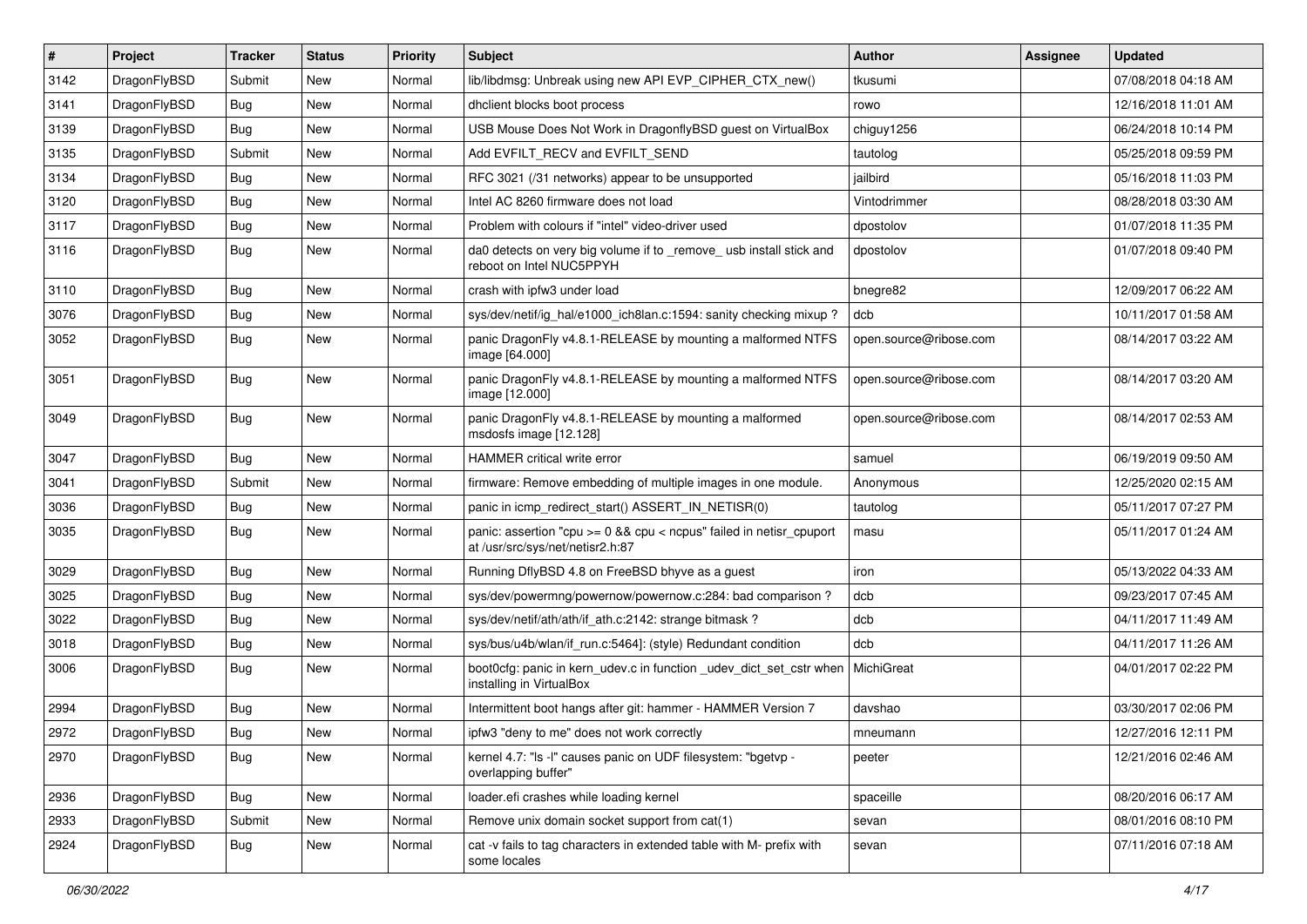| $\pmb{\#}$ | Project      | <b>Tracker</b> | <b>Status</b> | <b>Priority</b> | Subject                                                                                                                                                  | <b>Author</b>    | Assignee | <b>Updated</b>      |
|------------|--------------|----------------|---------------|-----------------|----------------------------------------------------------------------------------------------------------------------------------------------------------|------------------|----------|---------------------|
| 2921       | DragonFlyBSD | Submit         | New           | Normal          | Allow moused to accept userland mouse events                                                                                                             | tautolog         |          | 05/11/2021 04:08 AM |
| 2917       | DragonFlyBSD | Bug            | New           | Normal          | da8: reading primary partition table: error accessing offset<br>000000000000 for 512                                                                     | liweitianux      |          | 05/11/2021 08:43 PM |
| 2898       | DragonFlyBSD | Bug            | New           | Normal          | <b>HAMMER</b> panic                                                                                                                                      | pavalos          |          | 11/03/2018 07:05 AM |
| 2892       | DragonFlyBSD | <b>Bug</b>     | <b>New</b>    | Normal          | swap_pager:indefinite wait bufferf error                                                                                                                 | lhmwzy           |          | 02/21/2016 10:32 PM |
| 2891       | DragonFlyBSD | Bug            | New           | Normal          | Kernel panic in IEEE802.11 related code                                                                                                                  | shamaz           |          | 05/29/2016 05:49 PM |
| 2890       | DragonFlyBSD | <b>Bug</b>     | <b>New</b>    | Normal          | not able to boot usb installer on Toshiba Chromebook 2                                                                                                   | johnnywhishbone  |          | 02/22/2016 03:42 AM |
| 2886       | DragonFlyBSD | Bug            | New           | Normal          | dragonfly mail agent: sending a testmail causes high system load                                                                                         | worf             |          | 02/05/2016 05:53 AM |
| 2881       | DragonFlyBSD | Bug            | New           | Normal          | Pulseaudio hangs/resets system when starting X11                                                                                                         | mneumann         |          | 01/09/2016 03:08 AM |
| 2874       | DragonFlyBSD | Bug            | <b>New</b>    | Normal          | make world DESTDIR=/emptydir fails                                                                                                                       | pascii           |          | 12/25/2015 07:04 AM |
| 2863       | DragonFlyBSD | <b>Bug</b>     | New           | Normal          | HAMMER synch tid is zero                                                                                                                                 | shamaz           |          | 12/12/2015 11:24 PM |
| 2857       | DragonFlyBSD | Bug            | New           | Normal          | hammer stalls via bitcoin-qt                                                                                                                             | tkusumi          |          | 11/30/2015 06:52 AM |
| 2852       | DragonFlyBSD | Bug            | New           | Normal          | Hammer File System - hangs on undo during system boot / mount -<br>will not recover on DragonFlyBSD newer than 3.6.0                                     | abale            |          | 05/11/2021 04:07 AM |
| 2840       | DragonFlyBSD | Bug            | <b>New</b>    | Normal          | wrong voltage is reported                                                                                                                                | yellowrabbit2010 |          | 09/11/2015 06:09 PM |
| 2835       | DragonFlyBSD | Bug            | <b>New</b>    | Normal          | /usr/include/c++/5.0/bits/c++locale.h likes<br>POSIX C SOURCE>=200809                                                                                    | davshao          |          | 11/18/2015 03:40 AM |
| 2822       | DragonFlyBSD | Bug            | <b>New</b>    | Normal          | USB 3.0 stick throws "reading primary partition table: error<br>accessing offset 000[] for 152" error, while the stick works on any<br>other OS I tested | revuwa           | profmakx | 06/29/2015 05:56 AM |
| 2820       | DragonFlyBSD | <b>Bug</b>     | <b>New</b>    | Normal          | TP-Link USB Wi-Fi adapter cannot be reattached to the system                                                                                             | shamaz           |          | 05/22/2015 09:45 PM |
| 2816       | DragonFlyBSD | Bug            | New           | Normal          | A multitasking process being debugged can get stuck                                                                                                      | phma             |          | 05/19/2015 03:57 AM |
| 2812       | DragonFlyBSD | <b>Bug</b>     | <b>New</b>    | Normal          | Panic on Intel DE3815TYKHE                                                                                                                               | tmorp            |          | 05/14/2015 03:14 PM |
| 2809       | DragonFlyBSD | Bug            | New           | Normal          | hammer mirror-stream                                                                                                                                     | masu             |          | 04/10/2015 12:33 AM |
| 2808       | DragonFlyBSD | Bug            | <b>New</b>    | Normal          | X freeze by switching between X and VT - results in black screen                                                                                         | lukesky333       |          | 05/11/2021 03:55 AM |
| 2806       | DragonFlyBSD | Bug            | <b>New</b>    | Normal          | failed to configure a link-local address on ath0 (errno = 22)                                                                                            | Chingyuan        |          | 05/25/2021 01:00 AM |
| 2803       | DragonFlyBSD | Bug            | New           | Normal          | HAMMER: Warning: UNDO area too small!                                                                                                                    | ftigeot          |          | 03/11/2015 03:42 PM |
| 2802       | DragonFlyBSD | Bug            | <b>New</b>    | Normal          | USB Wifi urtwn0 crash from cd boot                                                                                                                       | opvalues         |          | 03/10/2015 01:07 AM |
| 2799       | DragonFlyBSD | Bug            | New           | Normal          | Fatal trap 12 caused by moused(8) -p/dev/cual0                                                                                                           | opvalues         |          | 03/04/2015 11:01 PM |
| 2788       | DragonFlyBSD | Bug            | New           | Normal          | ioctl GSLICEINFO: Not working for vnode slice                                                                                                            | mneumann         |          | 02/12/2015 07:49 AM |
| 2746       | DragonFlyBSD | Bug            | New           | Normal          | some fraction of xterms started from the xmonad window manager<br>get killed with SIGALRM                                                                | isenmann         | profmakx | 12/28/2014 02:51 AM |
| 2738       | DragonFlyBSD | Bug            | New           | Normal          | Hammer: Strange behavior when trying to recover old version of<br>moved file                                                                             | roland           |          | 11/20/2014 08:02 AM |
| 2712       | DragonFlyBSD | <b>Bug</b>     | New           | Normal          | connect(2) returns EINVAL when retrying after ECONNREFUSED                                                                                               | jorisgio         |          | 08/14/2014 05:31 PM |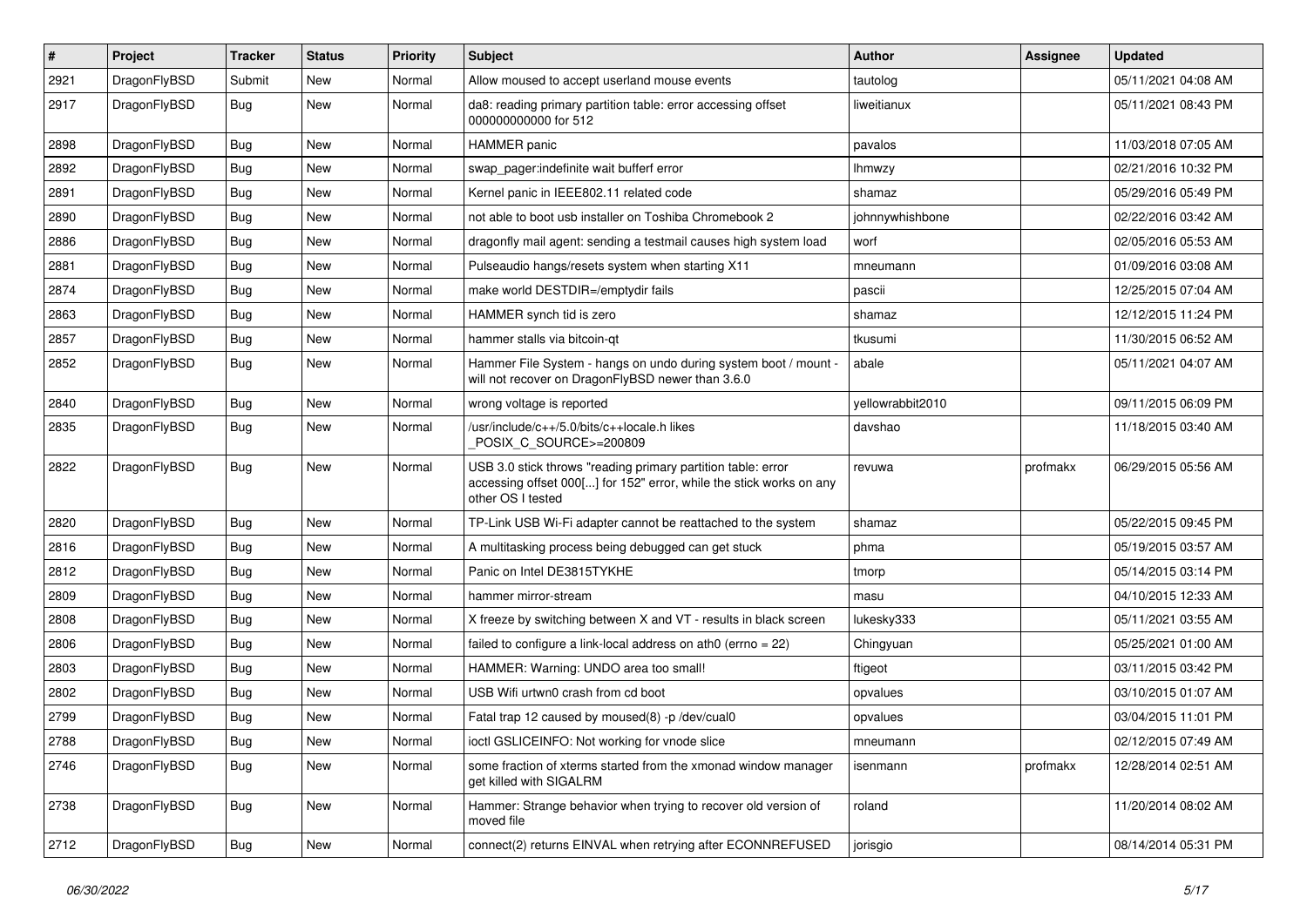| $\pmb{\#}$ | Project      | <b>Tracker</b> | <b>Status</b> | <b>Priority</b> | <b>Subject</b>                                                                                           | <b>Author</b>     | Assignee  | <b>Updated</b>      |
|------------|--------------|----------------|---------------|-----------------|----------------------------------------------------------------------------------------------------------|-------------------|-----------|---------------------|
| 2708       | DragonFlyBSD | Bug            | <b>New</b>    | Normal          | unable to send TCP nor UDP on age(4) interface                                                           | dermiste          |           | 05/11/2021 03:54 AM |
| 2688       | DragonFlyBSD | Bug            | New           | Normal          | 67613368bdda7 Fix wrong checks for U4B presence Asrock Z77M<br>difficulty detecting USB keyboard         | davshao           |           | 06/28/2014 07:08 PM |
| 2687       | DragonFlyBSD | Bug            | <b>New</b>    | Normal          | natacontrol software RAID in installer                                                                   | csmelosky         |           | 06/22/2014 12:03 PM |
| 2674       | DragonFlyBSD | <b>Bug</b>     | <b>New</b>    | Normal          | <b>GPT Support</b>                                                                                       | ftigeot           |           | 12/28/2015 02:54 PM |
| 2652       | DragonFlyBSD | Bug            | New           | Normal          | 189a0ff3761b47  ix: Implement MSI-X support locks up Lenovo<br>S10 Intel Atom n270                       | davshao           |           | 05/14/2014 01:55 AM |
| 2647       | DragonFlyBSD | Bug            | <b>New</b>    | Normal          | HAMMER panic on 3.6.0                                                                                    | tuxillo           |           | 05/11/2021 03:54 AM |
| 2645       | DragonFlyBSD | Bug            | <b>New</b>    | Normal          | panic with dsched fq and ioprio                                                                          | jyoung15          |           | 02/20/2014 07:29 AM |
| 2641       | DragonFlyBSD | Bug            | <b>New</b>    | Normal          | Panic when loading natapci as module                                                                     | tuxillo           |           | 05/11/2021 03:54 AM |
| 2630       | DragonFlyBSD | Bug            | New           | Normal          | Bring in latest iconv fixes from FreeBSD10 as well as csmapper<br>updates                                | tuxillo           |           | 05/11/2021 03:54 AM |
| 2629       | DragonFlyBSD | <b>Bug</b>     | New           | Normal          | Replace gcc44 with llvm34, clang34, and libc++                                                           | tuxillo           |           | 06/02/2014 02:30 PM |
| 2626       | DragonFlyBSD | Bug            | New           | Normal          | iwn driver drops with error: "firmware error 'iwn_intr: fatal firmware<br>error"                         | rodyaj            |           | 01/09/2014 05:50 AM |
| 2622       | DragonFlyBSD | Bug            | <b>New</b>    | Normal          | VAIO FIT15E fn keys support                                                                              | nonsolosoft       |           | 12/31/2013 01:31 AM |
| 2621       | DragonFlyBSD | Bug            | <b>New</b>    | Normal          | core dump using cdrom                                                                                    | nonsolosoft       |           | 12/27/2013 12:43 AM |
| 2620       | DragonFlyBSD | Bug            | <b>New</b>    | Normal          | moused problem                                                                                           | FilippoMo         |           | 12/20/2013 10:32 AM |
| 2619       | DragonFlyBSD | <b>Bug</b>     | <b>New</b>    | Normal          | DragonFly 3.6 can't be installed on a 6TB volume                                                         | ftigeot           |           | 02/23/2014 11:55 PM |
| 2618       | DragonFlyBSD | Bug            | <b>New</b>    | Normal          | mouse problem on RELEASE-3_6_0                                                                           | FilippoMo         |           | 12/20/2013 03:26 AM |
| 2611       | DragonFlyBSD | Bug            | <b>New</b>    | Normal          | Change in IP address results in network not working                                                      | phma              |           | 12/05/2013 07:55 PM |
| 2609       | DragonFlyBSD | Bug            | <b>New</b>    | Normal          | master: panic: assertion<br>"LWKT_TOKEN_HELD_ANY(vm_object_token(object))" failed in<br>swp_pager_lookup | thomas.nikolajsen |           | 11/28/2013 11:36 AM |
| 2604       | DragonFlyBSD | Bug            | <b>New</b>    | Normal          | dell laptop does not boot with LATEST                                                                    | isenmann          |           | 11/20/2013 02:07 AM |
| 2598       | DragonFlyBSD | Bug            | <b>New</b>    | Normal          | i386 via USB Booting                                                                                     | mbzadegan         |           | 10/21/2013 02:28 AM |
| 2595       | DragonFlyBSD | Bug            | <b>New</b>    | Normal          | DragonFly 3.4.3 crashes on SUN Blade X6250 with Qlogic ISP 2432<br>FC card                               | Turvamies         |           | 10/07/2013 11:53 AM |
| 2587       | DragonFlyBSD | <b>Bug</b>     | New           | Normal          | SATA DVD writer not detected by DragonFly                                                                | srussell          |           | 09/04/2020 08:55 AM |
| 2586       | DragonFlyBSD | Bug            | New           | Normal          | pf: "modulate" state seems problematic                                                                   | srussell          |           | 09/25/2013 07:36 PM |
| 2585       | DragonFlyBSD | <b>Bug</b>     | New           | Normal          | Dfly 3.4.3 on ESXi 5.1, HP Smart Array P410 passthrough<br>recognised, but not functioning               | yggdrasil         | swildner  | 05/09/2022 08:14 AM |
| 2577       | DragonFlyBSD | <b>Bug</b>     | New           | Normal          | virtio-blk iops performance is cpu limited on high end devices                                           | gjs278            | vsrinivas | 08/01/2013 02:28 PM |
| 2569       | DragonFlyBSD | Bug            | New           | Normal          | ctime NFS                                                                                                | ferney            |           | 08/11/2013 04:35 AM |
| 2568       | DragonFlyBSD | Bug            | New           | Normal          | AHCI panic                                                                                               | josepht           |           | 06/07/2013 05:52 PM |
| 2565       | DragonFlyBSD | Bug            | New           | Normal          | "ifconfig ix0 up" panic                                                                                  | Itpig402a         |           | 06/03/2013 05:46 AM |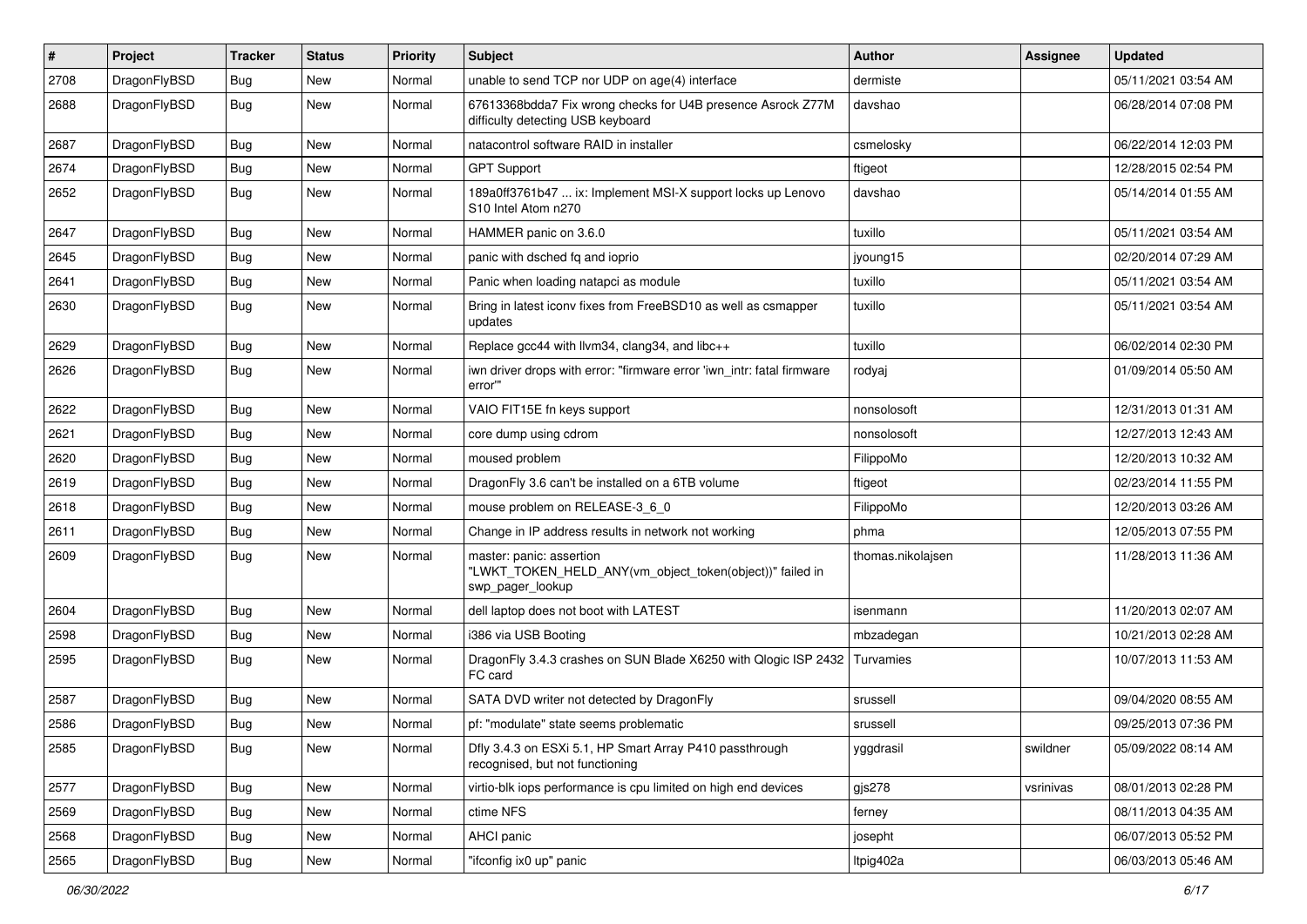| #    | Project      | <b>Tracker</b> | <b>Status</b> | <b>Priority</b> | Subject                                                                                                                      | <b>Author</b>     | Assignee  | <b>Updated</b>      |
|------|--------------|----------------|---------------|-----------------|------------------------------------------------------------------------------------------------------------------------------|-------------------|-----------|---------------------|
| 2557 | DragonFlyBSD | Bug            | New           | Normal          | stock 3.4.1 kernel halts during booting if dm and dm_target_crypt<br>are loaded and RAID controller is present               | phma              |           | 05/12/2013 10:38 PM |
| 2544 | DragonFlyBSD | <b>Bug</b>     | <b>New</b>    | Normal          | live DVD system boot (menu option 1) caused db> prompt on<br>PE1950                                                          | estrabd           |           | 05/11/2021 03:54 AM |
| 2535 | DragonFlyBSD | Bug            | <b>New</b>    | Normal          | Imap processes apparentit blocked on disk I/O                                                                                | ftigeot           |           | 04/02/2013 09:31 AM |
| 2531 | DragonFlyBSD | <b>Bug</b>     | <b>New</b>    | Normal          | camcontrol fails to disable APM                                                                                              | m.lombardi85      |           | 03/23/2013 12:28 PM |
| 2526 | DragonFlyBSD | <b>Bug</b>     | <b>New</b>    | Normal          | hammer cleanup doesn't run on first day of DST                                                                               | pavalos           |           | 10/18/2016 05:28 PM |
| 2520 | DragonFlyBSD | Bug            | New           | Normal          | panic: assertion "IS_SERIALIZED((ifp->if_serializer))" failed in<br>if_default_serialize_assert at /usr/src/sys/net/if.c:437 | ano               |           | 03/09/2013 12:14 AM |
| 2509 | DragonFlyBSD | <b>Bug</b>     | New           | Normal          | Redefinition of DIRBLKSIZ in restore(8)                                                                                      | swildner          |           | 06/04/2022 04:40 AM |
| 2498 | DragonFlyBSD | <b>Bug</b>     | <b>New</b>    | Normal          | DFBSD v3.2.2-RELEASE - LIST_FIRST(&bp->b_dep) == NULL"<br>failed in vfs_vmio_release                                         | tuxillo           |           | 05/31/2022 04:09 PM |
| 2496 | DragonFlyBSD | Bug            | <b>New</b>    | Normal          | NTFS malloc limit exceeded                                                                                                   | plasmob           | tuxillo   | 02/19/2013 08:47 AM |
| 2493 | DragonFlyBSD | <b>Bug</b>     | <b>New</b>    | Normal          | vidcontrol: invalid video mode name                                                                                          | Svarov            |           | 01/24/2013 09:55 AM |
| 2490 | DragonFlyBSD | <b>Bug</b>     | <b>New</b>    | Normal          | nmalloc should color addresses to avoid cache bank conflictsw                                                                | vsrinivas         |           | 06/10/2014 05:51 AM |
| 2489 | DragonFlyBSD | <b>Bug</b>     | New           | Normal          | nmalloc doesn't cache VA for allocations > 8KB                                                                               | vsrinivas         |           | 06/10/2014 05:51 AM |
| 2473 | DragonFlyBSD | <b>Bug</b>     | New           | Normal          | Kernel crash when trying to up the wpi0 device (Dfly<br>v3.3.0.758.g47388-DEVELOPMENT)                                       | tomaz             |           | 02/24/2014 08:50 AM |
| 2453 | DragonFlyBSD | Bug            | <b>New</b>    | Normal          | panic: assertion "gd->gd_spinlocks == 0" failed                                                                              | Johannes.Hofmann  |           | 11/12/2012 12:54 PM |
| 2444 | DragonFlyBSD | <b>Bug</b>     | <b>New</b>    | Normal          | Crash during Hammer overnight cleanup                                                                                        | justin            |           | 11/04/2012 07:58 AM |
| 2436 | DragonFlyBSD | <b>Bug</b>     | <b>New</b>    | Normal          | panic: assertion "lp->lwp_qcpu == dd->cpuid" failed in<br>dfly_acquire_curproc                                               | thomas.nikolajsen |           | 01/23/2013 11:07 AM |
| 2434 | DragonFlyBSD | <b>Bug</b>     | <b>New</b>    | Normal          | BTX Halted - Boot fails on USB/GUI                                                                                           | lucmv             |           | 10/17/2012 08:12 PM |
| 2430 | DragonFlyBSD | <b>Bug</b>     | <b>New</b>    | Normal          | Alternate Password Hash method                                                                                               | robin.carey1      |           | 10/07/2012 06:28 AM |
| 2416 | DragonFlyBSD | <b>Bug</b>     | <b>New</b>    | Normal          | 'entry can be removed on mounted nfs filesystem                                                                              | ftigeot           | tuxillo   | 06/03/2014 04:40 AM |
| 2412 | DragonFlyBSD | <b>Bug</b>     | <b>New</b>    | Normal          | wlan0 fails to get address via dhclient                                                                                      | nonsolosoft       |           | 08/30/2012 05:55 AM |
| 2389 | DragonFlyBSD | <b>Bug</b>     | <b>New</b>    | Normal          | computer crashed while listing processes                                                                                     | phma              |           | 06/18/2012 02:49 PM |
| 2387 | DragonFlyBSD | <b>Bug</b>     | New           | Normal          | hammer ignores -t during dedup                                                                                               | phma              |           | 06/17/2012 12:30 PM |
| 2371 | DragonFlyBSD | <b>Bug</b>     | <b>New</b>    | Normal          | Timezone problem with America/Sao_Paulo                                                                                      | raitech           |           | 05/17/2012 01:42 PM |
| 2370 | DragonFlyBSD | <b>Bug</b>     | <b>New</b>    | Normal          | panic: ffs_valloc: dup alloc                                                                                                 | marino            | vsrinivas | 02/01/2013 09:28 AM |
| 2369 | DragonFlyBSD | <b>Bug</b>     | New           | Normal          | panic: Bad link elm 0xffffffe07edf6068 next->prev != elm                                                                     | jaydg             |           | 08/15/2012 03:04 AM |
| 2331 | DragonFlyBSD | <b>Bug</b>     | New           | Normal          | reading mouse mode from unopen file descriptor hangs mouse<br>driver                                                         | phma              |           | 03/14/2012 09:43 AM |
| 2329 | DragonFlyBSD | <b>Bug</b>     | New           | Normal          | ibm x3550 & acpi                                                                                                             | ano               |           | 06/03/2014 11:37 AM |
| 2324 | DragonFlyBSD | Bug            | New           | Normal          | natacotrol support > 2TB not working even after the ftigeot patch                                                            | zenny             |           | 03/03/2012 01:00 AM |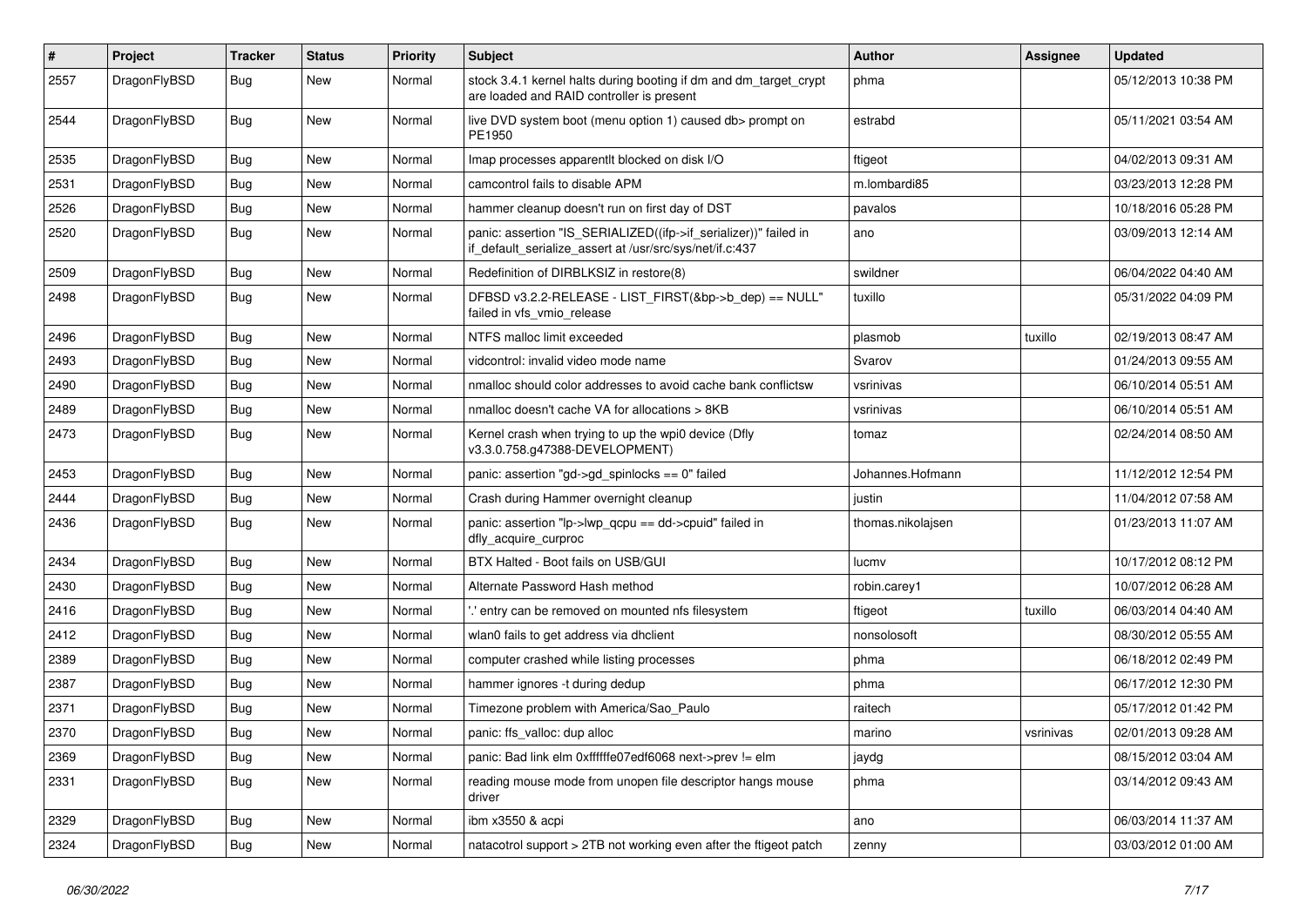| $\sharp$ | Project      | <b>Tracker</b> | <b>Status</b> | <b>Priority</b> | Subject                                                                                                    | <b>Author</b> | <b>Assignee</b> | <b>Updated</b>      |
|----------|--------------|----------------|---------------|-----------------|------------------------------------------------------------------------------------------------------------|---------------|-----------------|---------------------|
| 2319     | DragonFlyBSD | Bug            | New           | Normal          | crypt/passwd forward compat                                                                                | c.turner1     |                 | 02/28/2012 12:39 PM |
| 2316     | DragonFlyBSD | <b>Bug</b>     | New           | Normal          | Ungraceful invalid password handling for adding a new user in the<br>installer                             | rune          |                 | 04/27/2012 11:23 PM |
| 2311     | DragonFlyBSD | Bug            | New           | Normal          | Xorg crash having something to do with drm                                                                 | phma          |                 | 02/22/2012 09:59 AM |
| 2308     | DragonFlyBSD | Bug            | New           | Normal          | System freeze when unloading snd_hda                                                                       | jaydg         |                 | 02/19/2012 07:15 AM |
| 2306     | DragonFlyBSD | Bug            | New           | Normal          | a crash starts the kernel debugger in text mode, but just reboots in X                                     | phma          |                 | 02/11/2012 08:02 PM |
| 2297     | DragonFlyBSD | Bug            | New           | Normal          | strange NFS (client) error messages / problems                                                             | Anonymous     |                 | 02/19/2012 02:59 PM |
| 2292     | DragonFlyBSD | Bug            | <b>New</b>    | Normal          | re interface with jumbo frames (mtu larger than 1500) hangs after<br>some traffic                          | Anonymous     |                 | 01/31/2012 12:11 AM |
| 2287     | DragonFlyBSD | <b>Bug</b>     | New           | Normal          | HAMMER(ROOT) Illegal UNDO TAIL signature at<br>300000001967c000                                            | y0n3t4n1      |                 | 11/07/2018 01:22 AM |
| 2283     | DragonFlyBSD | Bug            | <b>New</b>    | Normal          | DFBSD DragonFly v2.13.0.957.g4f459 - pmap_release: page<br>should already be gone 0xc27120bc               | tuxillo       |                 | 01/23/2012 03:03 AM |
| 2265     | DragonFlyBSD | Bug            | New           | Normal          | mbsrtowcs does not properly handle invalid mbstate_t in ps                                                 | c.turner1     | swildner        | 01/10/2012 07:56 PM |
| 2254     | DragonFlyBSD | Bug            | <b>New</b>    | Normal          | panic: assertion "ref < &td->td_toks_end" failed in lwkt_gettoken at<br>/usr/src/sys/kern/lwkt_token.c:588 | eocallaghan   |                 | 12/05/2011 10:21 PM |
| 2250     | DragonFlyBSD | Bug            | <b>New</b>    | Normal          | Kernel panic                                                                                               | adamk         |                 | 11/23/2018 01:10 AM |
| 2248     | DragonFlyBSD | Bug            | New           | Normal          | sysctl panic                                                                                               | pavalos       |                 | 11/23/2011 06:23 PM |
| 2245     | DragonFlyBSD | Bug            | <b>New</b>    | Normal          | panic: assertion "ref < &td->td_toks_end" failed in lwkt_gettoken at<br>/usr/src/sys/kern/lwkt_token.c:588 | juanfra684    |                 | 11/22/2011 07:41 PM |
| 2224     | DragonFlyBSD | Bug            | <b>New</b>    | Normal          | v2.13.0.291.gaa7ec - Panic on fq while installing world                                                    | tuxillo       |                 | 11/18/2011 01:40 AM |
| 2210     | DragonFlyBSD | Bug            | New           | Normal          | Bugtracker cannot assign default project for new users                                                     | ahuete.devel  |                 | 11/17/2011 11:30 AM |
| 2199     | DragonFlyBSD | Bug            | New           | Normal          | screen segfaults if utmpx isn't present                                                                    | pavalos       |                 | 11/15/2011 10:52 PM |
| 2182     | DragonFlyBSD | Bug            | <b>New</b>    | Normal          | if msk PHY FIFO underrun/overflow                                                                          | nonsolosoft   |                 | 09/03/2012 06:39 AM |
| 2171     | DragonFlyBSD | Bug            | New           | Normal          | DFBSD v2.13.0.151.gdc8442 - panic: assertion "(*ptep &<br>$(PG_MANAGED PG_V)) == PG_V"$                    | tuxillo       |                 | 11/04/2011 05:06 PM |
| 2167     | DragonFlyBSD | Bug            | New           | Normal          | shutdown/reboot fails after uptime msg                                                                     | marino        |                 | 11/28/2011 03:01 AM |
| 2166     | DragonFlyBSD | Bug            | New           | Normal          | DFBSD v2.13.0.109.g05b9d - Strange lockups                                                                 | tuxillo       |                 | 10/29/2011 11:20 AM |
| 2164     | DragonFlyBSD | Bug            | New           | Normal          | panic on reboot from usb.                                                                                  | eocallaghan   |                 | 10/27/2011 09:29 AM |
| 2161     | DragonFlyBSD | <b>Bug</b>     | <b>New</b>    | Normal          | Outdated xorg.conf file gets installed into etc and screws up mouse                                        | eocallaghan   |                 | 10/27/2011 01:51 PM |
| 2158     | DragonFlyBSD | <b>Bug</b>     | <b>New</b>    | Normal          | iwn panics with assertion on boot.                                                                         | eocallaghan   |                 | 10/24/2011 04:13 PM |
| 2154     | DragonFlyBSD | <b>Bug</b>     | New           | Normal          | vkernel copyout() doesn't return EFAULT on error                                                           | vsrinivas     |                 | 10/20/2011 03:53 AM |
| 2153     | DragonFlyBSD | <b>Bug</b>     | <b>New</b>    | Normal          | Too many unuseful warnings at boot                                                                         | juanfra684    |                 | 10/18/2011 10:16 PM |
| 2138     | DragonFlyBSD | <b>Bug</b>     | <b>New</b>    | Normal          | > 100% CPU usage                                                                                           | robin.carey1  |                 | 09/26/2011 12:20 PM |
| 2136     | DragonFlyBSD | <b>Bug</b>     | New           | Normal          | socketpair() doesn't free file descriptors on copyout failure                                              | vsrinivas     |                 | 04/05/2013 09:13 AM |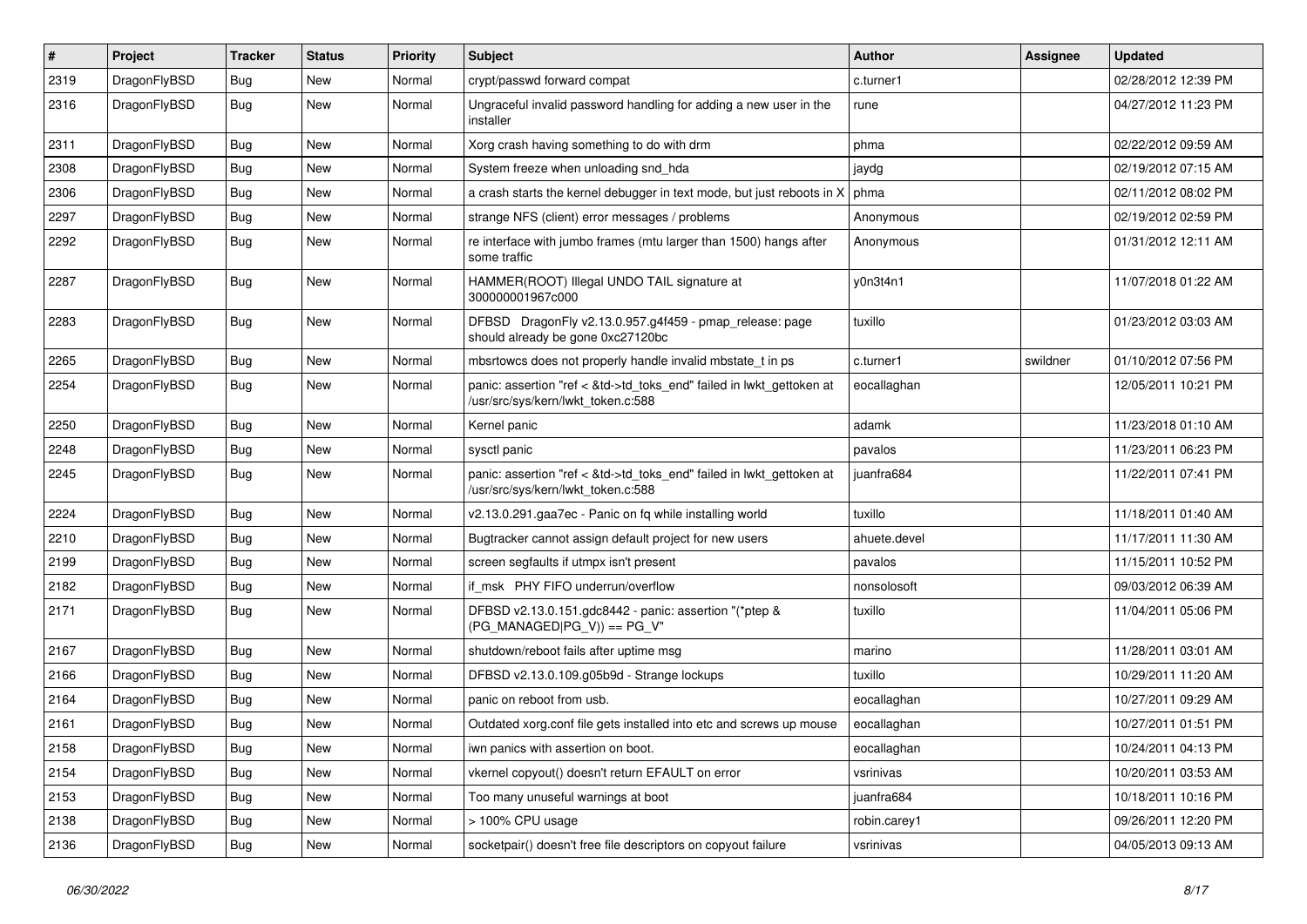| $\sharp$ | Project      | <b>Tracker</b> | <b>Status</b> | <b>Priority</b> | <b>Subject</b>                                                                 | <b>Author</b> | <b>Assignee</b> | <b>Updated</b>      |
|----------|--------------|----------------|---------------|-----------------|--------------------------------------------------------------------------------|---------------|-----------------|---------------------|
| 2129     | DragonFlyBSD | Bug            | New           | Normal          | DFBSD v2.11.0.661.gf9438 i386 - panic: lockmgr thrd_sleep                      | tuxillo       |                 | 09/05/2011 09:49 AM |
| 2125     | DragonFlyBSD | Bug            | <b>New</b>    | Normal          | Weird garbage in dmesg                                                         | herrgard      |                 | 08/30/2011 08:04 PM |
| 2124     | DragonFlyBSD | Bug            | <b>New</b>    | Normal          | getty repeating too quickly on port /dev/ttyv0                                 | sgeorge.ml    |                 | 09/01/2011 04:28 AM |
| 2123     | DragonFlyBSD | Bug            | New           | Normal          | hammer is losing files                                                         | schmir        |                 | 08/30/2011 07:56 PM |
| 2122     | DragonFlyBSD | Submit         | New           | Normal          | [Review] Fixes to the VFS layer                                                | ftigeot       |                 | 05/31/2022 03:25 PM |
| 2115     | DragonFlyBSD | <b>Bug</b>     | New           | Normal          | [msk] system freeze after receive some paquet                                  | bsdsx         |                 | 08/22/2011 10:22 AM |
| 2113     | DragonFlyBSD | Bug            | New           | Normal          | nmalloc threaded program fork leak                                             | vsrinivas     | vsrinivas       | 08/11/2011 07:25 PM |
| 2107     | DragonFlyBSD | <b>Bug</b>     | <b>New</b>    | Normal          | 2.10.1 sata dvd drive issue                                                    | ausppc        |                 | 07/31/2011 08:41 PM |
| 2104     | DragonFlyBSD | <b>Bug</b>     | New           | Normal          | network configuration seg. fault on install CD                                 | navratil      |                 | 07/26/2011 07:55 AM |
| 2099     | DragonFlyBSD | Bug            | <b>New</b>    | Normal          | page fault panic in vm system                                                  | pavalos       |                 | 07/10/2011 08:51 AM |
| 2098     | DragonFlyBSD | Submit         | New           | Normal          | [PATCH] correct ath man page example<br>(/usr/src/share/man/man4/ath.4)        | nobody        |                 | 11/15/2011 12:27 AM |
| 2094     | DragonFlyBSD | Bug            | <b>New</b>    | Normal          | Segfault when gdb printing backtrace from core dump                            | greenrd       |                 | 06/25/2011 04:14 PM |
| 2092     | DragonFlyBSD | <b>Bug</b>     | New           | Normal          | Panic: Bad link elm 0x next->prev != elm                                       | masterblaster | dillon          | 12/04/2011 12:49 PM |
| 2085     | DragonFlyBSD | <b>Bug</b>     | New           | Normal          | panic: assertion: (m->flags & PG_MAPPED) == 0 in<br>vm_page_free_toq           | vsrinivas     |                 | 06/10/2011 07:48 AM |
| 2084     | DragonFlyBSD | Bug            | <b>New</b>    | Normal          | DFBSD v2.11.0.242.g4d317 - panic: zone: entry not free                         | tuxillo       |                 | 07/03/2012 01:23 AM |
| 2082     | DragonFlyBSD | Bug            | <b>New</b>    | Normal          | dfbsd 2.10.1 amd64 - mc port build error with 'bmake bin-install'              | sun-doctor    |                 | 05/25/2011 07:18 PM |
| 2080     | DragonFlyBSD | <b>Bug</b>     | New           | Normal          | panic: lockmgr thrd sleep: called from interrupt, ipi, or hard code<br>section | rumcic        |                 | 05/30/2011 05:06 PM |
| 2078     | DragonFlyBSD | <b>Bug</b>     | New           | Normal          | DFBSD i386 v2.11.0.201.g3ed2f - Panic during installworld into a<br>vn0 device | tuxillo       |                 | 05/19/2011 07:50 PM |
| 2077     | DragonFlyBSD | Bug            | New           | Normal          | USB devices conflicting                                                        | srussell      |                 | 05/17/2011 05:12 PM |
| 2075     | DragonFlyBSD | <b>Bug</b>     | New           | Normal          | pflogd on x86 64                                                               | fanch         |                 | 05/16/2011 04:04 PM |
| 2072     | DragonFlyBSD | <b>Bug</b>     | <b>New</b>    | Normal          | Fatal trap 12: stopped at lwkt_send_ipiq3                                      | rumcic        |                 | 05/17/2011 04:12 AM |
| 2067     | DragonFlyBSD | Bug            | New           | Normal          | sound/pcm: "play interrupt timeout, channel dead"                              | matthiasr     |                 | 05/11/2021 03:55 AM |
| 2061     | DragonFlyBSD | <b>Bug</b>     | New           | Normal          | USB keyboard boot panic                                                        | sjg           |                 | 05/04/2012 12:20 AM |
| 2055     | DragonFlyBSD | <b>Bug</b>     | <b>New</b>    | Normal          | $ssh + IPV6 + bridge \Rightarrow connection freezes$                           | steve         |                 | 04/24/2011 07:13 PM |
| 2052     | DragonFlyBSD | Bug            | New           | Normal          | Kernel panic: CPU APIC ID out of range                                         | Anonymous     |                 | 05/02/2011 11:06 AM |
| 2051     | DragonFlyBSD | <b>Bug</b>     | New           | Normal          | No ipv6 lan route entry created on 2.10                                        | ftigeot       |                 | 04/21/2011 10:37 AM |
| 2048     | DragonFlyBSD | <b>Bug</b>     | New           | Normal          | panic: ffs_sync: rofs mod                                                      | pavalos       |                 | 04/12/2011 05:45 AM |
| 2045     | DragonFlyBSD | <b>Bug</b>     | New           | Normal          | ral(4): Fatal trap 12: page fault while in kernel mode (two panics)            | herrgard      |                 | 11/03/2011 05:34 PM |
| 2042     | DragonFlyBSD | <b>Bug</b>     | New           | Normal          | kernel panic, when run boot0cfg                                                | sepherosa     |                 | 05/31/2022 03:01 PM |
| 2008     | DragonFlyBSD | <b>Bug</b>     | New           | Normal          | lwkt_setcpu_remote: td->td_flags 00800621 console flood                        | pavalos       |                 | 03/06/2011 09:37 PM |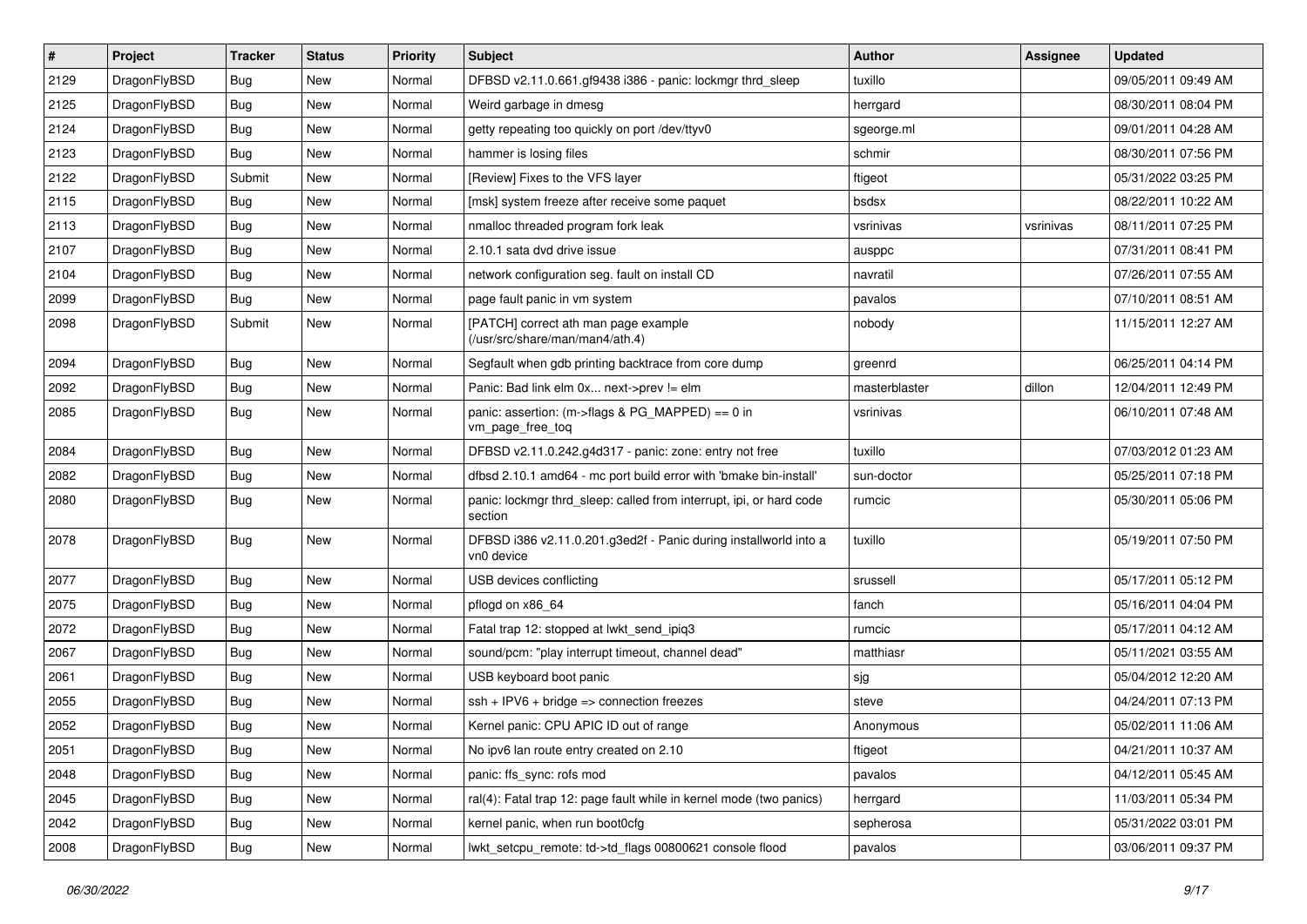| $\vert$ # | Project      | <b>Tracker</b> | <b>Status</b> | <b>Priority</b> | <b>Subject</b>                                                                                                                                                                                    | Author             | Assignee | <b>Updated</b>      |
|-----------|--------------|----------------|---------------|-----------------|---------------------------------------------------------------------------------------------------------------------------------------------------------------------------------------------------|--------------------|----------|---------------------|
| 2004      | DragonFlyBSD | <b>Bug</b>     | <b>New</b>    | Normal          | LWKT_WAIT_IPIQ panic                                                                                                                                                                              | steve              |          | 03/08/2011 05:46 PM |
| 1990      | DragonFlyBSD | <b>Bug</b>     | <b>New</b>    | Normal          | /mnt too large to mount                                                                                                                                                                           | peur.neu           |          | 02/16/2011 11:24 PM |
| 1984      | DragonFlyBSD | <b>Bug</b>     | <b>New</b>    | Normal          | hammer mount fails after crash - HAMMER: FIFO record bad head<br>signature                                                                                                                        | thomas.nikolajsen  |          | 03/08/2011 06:57 PM |
| 1975      | DragonFlyBSD | <b>Bug</b>     | <b>New</b>    | Normal          | Applications seg fault in select() and poll()                                                                                                                                                     | rumcic             |          | 05/31/2022 02:58 PM |
| 1969      | DragonFlyBSD | <b>Bug</b>     | New           | Normal          | pf-related network problem                                                                                                                                                                        | pavalos            | lentferj | 02/01/2011 06:57 PM |
| 1964      | DragonFlyBSD | Bug            | <b>New</b>    | Normal          | iwn (panic assertion : wlan assert serialized)                                                                                                                                                    | sjmm.ptr           | josepht  | 02/01/2011 12:57 PM |
| 1961      | DragonFlyBSD | <b>Bug</b>     | New           | Normal          | Can't create dump from DDB                                                                                                                                                                        | shamaz             |          | 01/29/2011 09:02 PM |
| 1959      | DragonFlyBSD | Bug            | <b>New</b>    | Normal          | DFBSD v2.9.1.422.gc98f2 - Panic during boot - IPv6 and PF                                                                                                                                         | tuxillo            |          | 01/13/2011 03:37 AM |
| 1951      | DragonFlyBSD | Bug            | <b>New</b>    | Normal          | dma timeouts at phyaddr on a good hdd                                                                                                                                                             | peur.neu           |          | 01/04/2011 07:12 AM |
| 1949      | DragonFlyBSD | Bug            | <b>New</b>    | Normal          | iwn panic                                                                                                                                                                                         | pavalos            |          | 01/30/2011 03:21 AM |
| 1946      | DragonFlyBSD | Bug            | <b>New</b>    | Normal          | ieee80211 panic                                                                                                                                                                                   | pavalos            | josepht  | 01/27/2011 06:00 PM |
| 1944      | DragonFlyBSD | Bug            | New           | Normal          | panic: backing object 0xdea7b258 was somehow re-referenced<br>during collapse!                                                                                                                    | sepherosa          |          | 12/27/2010 02:06 AM |
| 1943      | DragonFlyBSD | Bug            | <b>New</b>    | Normal          | hammer assertion panic                                                                                                                                                                            | peter              |          | 12/27/2010 12:45 AM |
| 1942      | DragonFlyBSD | <b>Bug</b>     | New           | Normal          | locking against myself in getcacheblk()?                                                                                                                                                          | qhwt.dfly          |          | 05/31/2022 02:15 PM |
| 1941      | DragonFlyBSD | Bug            | <b>New</b>    | Normal          | wlan config crash                                                                                                                                                                                 | abandon.every.hope |          | 12/24/2010 07:54 PM |
| 1939      | DragonFlyBSD | Bug            | <b>New</b>    | Normal          | Panic on nightly build and stress test box                                                                                                                                                        | lentferj           |          | 12/18/2010 08:41 AM |
| 1935      | DragonFlyBSD | Bug            | <b>New</b>    | Normal          | mouse does not work after switching between x and console                                                                                                                                         | shamaz             |          | 12/13/2010 10:06 AM |
| 1923      | DragonFlyBSD | Bug            | <b>New</b>    | Normal          | Abysmal NFS performance with IPv6                                                                                                                                                                 | ftigeot            |          | 12/05/2010 09:34 PM |
| 1917      | DragonFlyBSD | Bug            | New           | Normal          | panic: assertion: (RB_EMPTY(&ip->rec_tree) && (ip->flags &<br>HAMMER_INODE_XDIRTY) == 0)    (!RB_EMPTY(&ip->rec_tree)<br>&& (ip->flags & HAMMER_INODE_XDIRTY) != 0) in<br>hammer_flush_inode_done | qhwt.dfly          |          | 11/24/2010 03:23 AM |
| 1916      | DragonFlyBSD | Bug            | <b>New</b>    | Normal          | Constant crashes on x86_64 with UFS                                                                                                                                                               | lentferj           |          | 11/21/2010 07:40 PM |
| 1913      | DragonFlyBSD | Bug            | <b>New</b>    | Normal          | panic: assertion: ip->flush_state != HAMMER_FST_FLUSH in<br>hammer flush inode core                                                                                                               | swildner           |          | 11/20/2010 05:27 PM |
| 1907      | DragonFlyBSD | Bug            | <b>New</b>    | Normal          | Hammer crash in hammer_flusher_flush()                                                                                                                                                            | swildner           |          | 11/11/2010 05:07 AM |
| 1899      | DragonFlyBSD | <b>Bug</b>     | <b>New</b>    | Normal          | Keyboard doesn't work                                                                                                                                                                             | fransm             |          | 05/15/2022 03:32 PM |
| 1884      | DragonFlyBSD | Bug            | New           | Normal          | System completely freezes while listening music (devbuf: malloc<br>limit exceeded)                                                                                                                | shamaz             |          | 01/24/2011 05:00 PM |
| 1877      | DragonFlyBSD | <b>Bug</b>     | New           | Normal          | Freeze during 1st hammer cleanup after new install                                                                                                                                                | elekktretterr      |          | 05/15/2022 11:43 AM |
| 1876      | DragonFlyBSD | Bug            | New           | Normal          | devfs in jail + logging out from console(ttyv1+) -> panic                                                                                                                                         | qhwt.dfly          | tuxillo  | 05/31/2022 03:24 PM |
| 1874      | DragonFlyBSD | Bug            | New           | Normal          | mpd listening on all IPs, accepting only on one                                                                                                                                                   | rumcic             |          | 05/08/2011 01:01 PM |
| 1873      | DragonFlyBSD | <b>Bug</b>     | New           | Normal          | Panic upon usb mouse detach and reattaching                                                                                                                                                       | rumcic             |          | 02/01/2011 09:53 AM |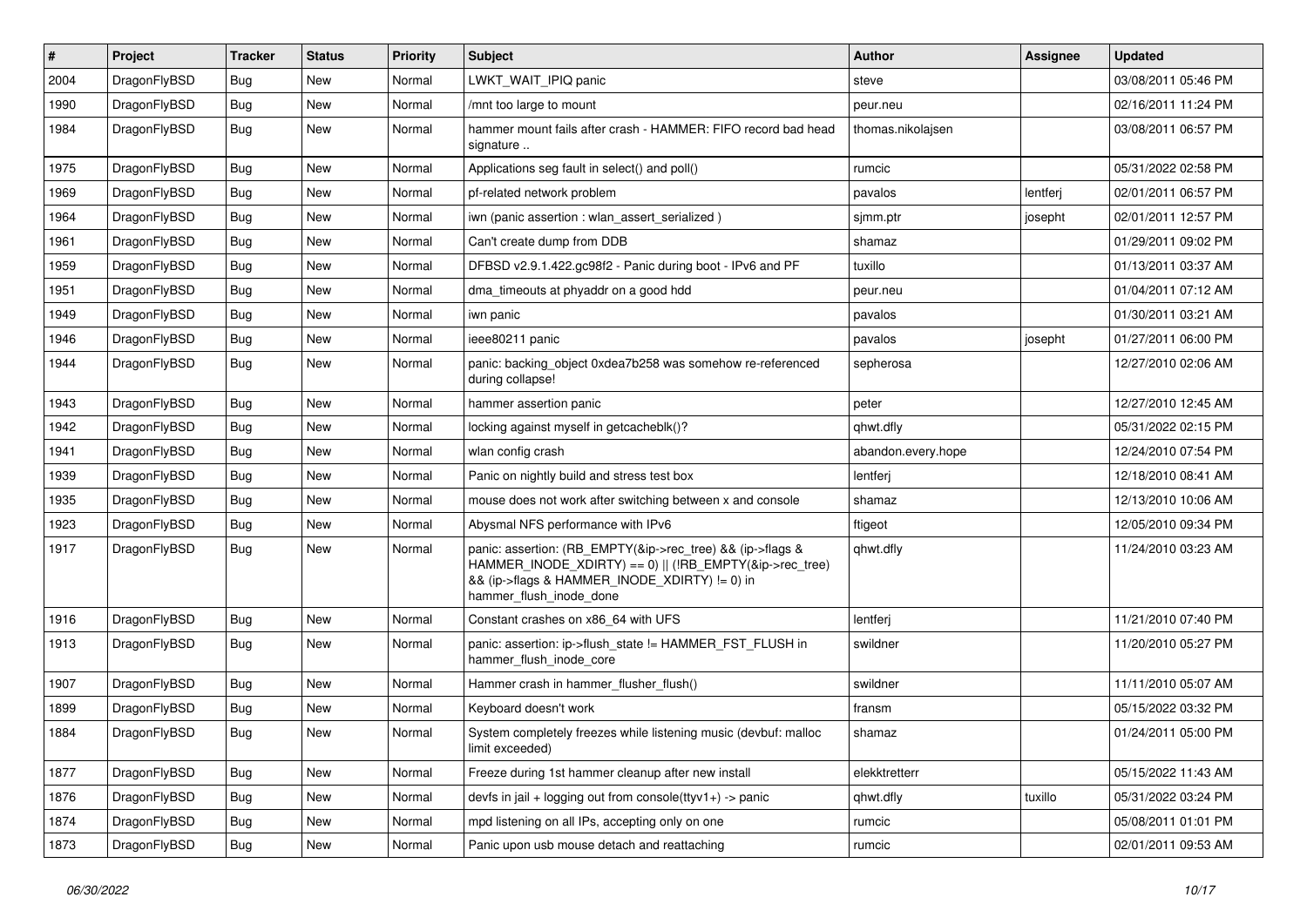| $\sharp$ | Project      | <b>Tracker</b> | <b>Status</b> | <b>Priority</b> | Subject                                                                                      | <b>Author</b>    | Assignee | <b>Updated</b>      |
|----------|--------------|----------------|---------------|-----------------|----------------------------------------------------------------------------------------------|------------------|----------|---------------------|
| 1867     | DragonFlyBSD | <b>Bug</b>     | New           | Normal          | it(4) motherboard and fan problems                                                           | tuxillo          |          | 07/08/2011 10:48 AM |
| 1861     | DragonFlyBSD | Bug            | <b>New</b>    | Normal          | panic via kprintf (lockmgr called in a hard section)                                         | vsrinivas        |          | 10/11/2010 12:56 AM |
| 1850     | DragonFlyBSD | <b>Bug</b>     | New           | Normal          | volume-add on hammer root fs panic                                                           | Johannes.Hofmann |          | 04/18/2019 04:27 AM |
| 1836     | DragonFlyBSD | <b>Bug</b>     | New           | Normal          | Incorrect TCP checksum show up in tcpdump                                                    | robgar1          |          | 05/15/2022 11:22 AM |
| 1826     | DragonFlyBSD | Bug            | <b>New</b>    | Normal          | panic during boot: assertion so->so_port  in tcp_input                                       | ftigeot          |          | 05/15/2022 11:05 AM |
| 1818     | DragonFlyBSD | Bug            | New           | Normal          | panic: Bad tailq NEXT (kqueue issue ?)                                                       | ftigeot          |          | 05/15/2022 11:40 AM |
| 1786     | DragonFlyBSD | Bug            | <b>New</b>    | Normal          | Calling NULL function pointer initiates panic loop                                           | sjg              |          | 10/11/2010 05:28 PM |
| 1774     | DragonFlyBSD | <b>Bug</b>     | <b>New</b>    | Normal          | New IP header cleanup branch available for testing                                           | dillon           |          | 05/15/2022 10:59 AM |
| 1769     | DragonFlyBSD | <b>Bug</b>     | New           | Normal          | panic: assertion: _tp->tt_msg->tt_cpuid == mycpuid in<br>tcp callout active                  | pavalos          | sjg      | 05/15/2022 11:07 AM |
| 1695     | DragonFlyBSD | Bug            | <b>New</b>    | Normal          | NFS-related system breakdown                                                                 | Anonymous        |          | 04/10/2014 12:35 AM |
| 1634     | DragonFlyBSD | <b>Bug</b>     | New           | Normal          | panic: spin lock: 0xe4ad1320, indefinitive wait!                                             | elekktretterr    |          | 01/19/2015 03:21 AM |
| 1594     | DragonFlyBSD | <b>Bug</b>     | New           | Normal          | Kernel panic during boot from Live CD on Dell E6400                                          | bodie            |          | 05/11/2021 03:54 AM |
| 1559     | DragonFlyBSD | <b>Bug</b>     | New           | Normal          | kernel trap                                                                                  | phma             |          | 11/27/2021 08:43 AM |
| 1556     | DragonFlyBSD | Bug            | New           | Normal          | many processes stuck in "hmrrcm", system unusable                                            | corecode         | tuxillo  | 05/11/2021 03:52 AM |
| 1525     | DragonFlyBSD | Bug            | <b>New</b>    | Normal          | boehm-gc problems                                                                            | hasso            |          | 10/13/2012 07:13 PM |
| 1474     | DragonFlyBSD | Bug            | <b>New</b>    | Normal          | ithread 1 unexpectedly rescheduled                                                           | corecode         | tuxillo  | 05/11/2021 03:52 AM |
| 1463     | DragonFlyBSD | Bug            | <b>New</b>    | Normal          | Mountroot before drives are initialized                                                      | elekktretterr    |          | 12/07/2010 01:30 PM |
| 1442     | DragonFlyBSD | Bug            | New           | Normal          | blocking SIGSEGV and triggering a segment violation produces an<br>all CPU consuming process | corecode         | tuxillo  | 05/11/2021 03:52 AM |
| 1440     | DragonFlyBSD | Bug            | New           | Normal          | ptrace/gdb doesn't work after process blocks SIGTRAP                                         | corecode         | tuxillo  | 05/11/2021 03:52 AM |
| 1430     | DragonFlyBSD | Bug            | <b>New</b>    | Normal          | Buggy $w(1)$ ?                                                                               | hasso            | alexh    | 11/24/2010 08:09 AM |
| 1293     | DragonFlyBSD | Bug            | <b>New</b>    | Normal          | 2.2.1-REL Installer Request                                                                  | mk               | tuxillo  | 05/11/2021 04:00 AM |
| 1246     | DragonFlyBSD | Bug            | New           | Normal          | bad resolution (monitor desync) with livedvd                                                 | Przem0l          |          | 02/18/2014 06:29 AM |
| 1194     | DragonFlyBSD | Bug            | <b>New</b>    | Normal          | SCSI errors while trying to copy photos from my camera                                       | elekktretterr    |          | 01/14/2015 04:39 PM |
| 1193     | DragonFlyBSD | Bug            | New           | Normal          | kernel doesn't recognize cdrom drive                                                         | nonsolosoft      |          | 01/25/2014 09:11 PM |
| 1192     | DragonFlyBSD | Submit         | <b>New</b>    | Normal          | KKASSERTs in sys/kern/uipc_{msg,socket}.c are too strict                                     | rumcic           |          | 05/11/2021 04:07 AM |
| 989      | DragonFlyBSD | Bug            | New           | Normal          | installer/fdisk trouble with wrapped values                                                  | Discodestroyer   |          | 02/18/2014 06:27 AM |
| 731      | DragonFlyBSD | <b>Bug</b>     | <b>New</b>    | Normal          | system freeze on "slice too large"                                                           | corecode         | tuxillo  | 06/25/2022 04:01 AM |
| 341      | DragonFlyBSD | <b>Bug</b>     | New           | Normal          | Vinum erroneously repors devices as busy                                                     | corecode         | swildner | 01/21/2012 04:50 AM |
| 3318     | DragonFlyBSD | <b>Bug</b>     | In Progress   | Normal          | Segmenation fault when a process resumed with checkpt exits                                  | zabolekar        | tuxillo  | 06/18/2022 08:24 AM |
| 3317     | DragonFlyBSD | <b>Bug</b>     | In Progress   | Normal          | Network vtnet0 not working on Hetzner cloud                                                  | mneumann         |          | 06/18/2022 03:55 AM |
| 3310     | DragonFlyBSD | <b>Bug</b>     | In Progress   | Normal          | NVMM+QEMU fail to boot with UEFI: Mem Assist Failed<br>[gpa=0xfffffff0]                      | liweitianux      |          | 01/11/2022 03:22 PM |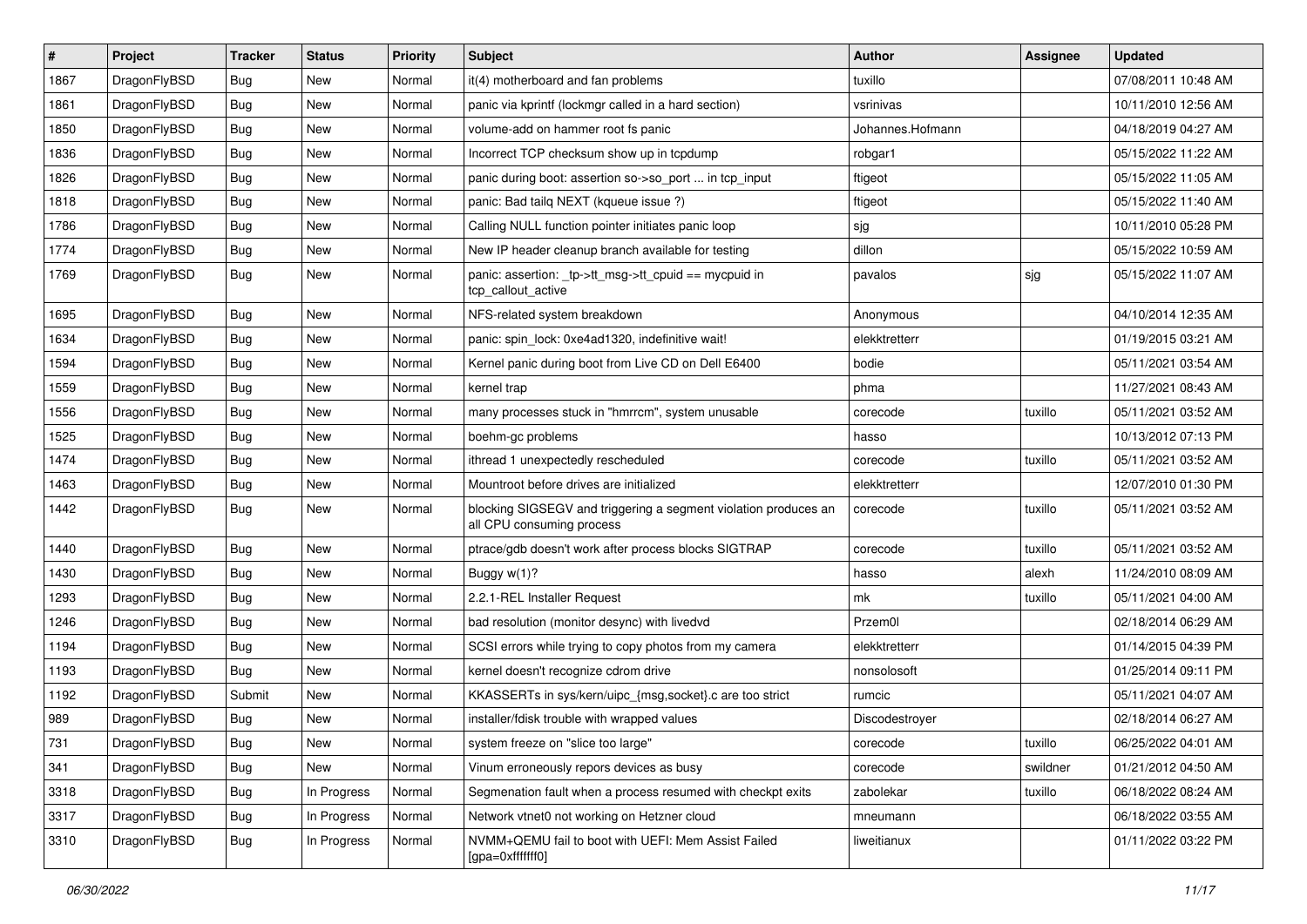| #    | Project      | <b>Tracker</b> | <b>Status</b> | <b>Priority</b> | Subject                                                                                                | Author           | Assignee | <b>Updated</b>      |
|------|--------------|----------------|---------------|-----------------|--------------------------------------------------------------------------------------------------------|------------------|----------|---------------------|
| 3299 | DragonFlyBSD | <b>Bug</b>     | In Progress   | Normal          | DragonFlyBSD reports utterly wrong uptime (most of the time, right<br>after booting in)                | adrian           |          | 11/11/2021 01:43 PM |
| 3295 | DragonFlyBSD | <b>Bug</b>     | In Progress   | Normal          | Adapt devel/libvirt for nvmm                                                                           | tuxillo          | tuxillo  | 11/03/2021 04:56 PM |
| 3269 | DragonFlyBSD | <b>Bug</b>     | In Progress   | Normal          | Is double-buffer'd buf still required by HAMMER2?                                                      | tkusumi          |          | 05/12/2021 04:09 PM |
| 3160 | DragonFlyBSD | Submit         | In Progress   | Normal          | State the implementation difference in pkill/pgrep manual                                              | sevan            | tuxillo  | 06/03/2022 05:15 PM |
| 3145 | DragonFlyBSD | Submit         | In Progress   | Normal          | Update libelf to FreeBSD 12 current and build as base library usable<br>by ports                       | davshao          | tuxillo  | 08/20/2021 03:58 PM |
| 3089 | DragonFlyBSD | Bug            | In Progress   | Normal          | vtnet(4) - disable TCP checksum offload by default                                                     | jlane            | vadaszi  | 05/11/2021 04:14 AM |
| 3031 | DragonFlyBSD | Submit         | In Progress   | Normal          | Update drm/radeon to Linux 4.7.10 as much as possible                                                  | davshao          | ftigeot  | 08/19/2021 12:33 PM |
| 3028 | DragonFlyBSD | <b>Bug</b>     | In Progress   | Normal          | installer: confusion of set/get disk encryption passphrase dialogs                                     | liweitianux      | tuxillo  | 06/03/2022 05:13 PM |
| 3021 | DragonFlyBSD | <b>Bug</b>     | In Progress   | Normal          | sys/dev/drm/i915/i915_gem_stolen.c:115]: (error) Signed integer<br>overflow for expression '65535<<20' | dcb              |          | 04/11/2017 12:46 PM |
| 3011 | DragonFlyBSD | <b>Bug</b>     | In Progress   | Normal          | dragonfly/sys/dev/netif/re/re.c: suspicious code?                                                      | dcb              |          | 07/29/2017 01:26 AM |
| 2819 | DragonFlyBSD | <b>Bug</b>     | In Progress   | Normal          | Random micro system freezes after a week of uptime                                                     | ftigeot          | dillon   | 08/16/2015 08:46 PM |
| 2731 | DragonFlyBSD | <b>Bug</b>     | In Progress   | Normal          | Screen full of random colors when starting Xorg with Intel Haswell<br>HD Graphics P4600                | jkatzmaier       |          | 11/12/2014 04:08 PM |
| 2549 | DragonFlyBSD | <b>Bug</b>     | In Progress   | Normal          | netgraph7: Kernel page fault.                                                                          | russiane39       | nant     | 05/10/2013 11:20 PM |
| 2414 | DragonFlyBSD | <b>Bug</b>     | In Progress   | Normal          | Lenovo S10 acpi freeze (not new)                                                                       | davshao          |          | 05/11/2021 04:13 AM |
| 2391 | DragonFlyBSD | <b>Bug</b>     | In Progress   | Normal          | System lock with ahci and acpi enabled on ATI RS690 chipset with<br>SMB600 sata controller             | jorisgio         | vadaszi  | 06/03/2015 03:51 PM |
| 2360 | DragonFlyBSD | Bug            | In Progress   | Normal          | Wishlist: virtio driver import                                                                         | vsrinivas        |          | 06/04/2022 04:16 AM |
| 2358 | DragonFlyBSD | <b>Bug</b>     | In Progress   | Normal          | DFBSD v3.0.2.32.g928ca - panic: hammer: insufficient undo FIFO<br>space!                               | tuxillo          | tuxillo  | 05/10/2021 02:50 AM |
| 2353 | DragonFlyBSD | <b>Bug</b>     | In Progress   | Normal          | panic: assertion "gd->gd_spinlocks_wr == 0" failed in<br>bsd4_schedulerclock                           | jaydg            | alexh    | 11/28/2012 01:57 AM |
| 2351 | DragonFlyBSD | <b>Bug</b>     | In Progress   | Normal          | DFBSD v3.1.0.579.g44ccf - Stuck during startup, random freezes                                         | tuxillo          |          | 04/24/2012 08:21 AM |
| 2345 | DragonFlyBSD | <b>Bug</b>     | In Progress   | Normal          | DFBSD v3.1.0.457.gd679f - NFS panic on diskless station                                                | tuxillo          |          | 04/07/2012 05:22 PM |
| 2282 | DragonFlyBSD | <b>Bug</b>     | In Progress   | Normal          | gdb segfaults with certain corefiles                                                                   | tuxillo          |          | 01/18/2012 04:40 PM |
| 2013 | DragonFlyBSD | <b>Bug</b>     | In Progress   | Normal          | oversized DMA request loop                                                                             | josepht          |          | 05/11/2021 04:06 AM |
| 1921 | DragonFlyBSD | Bug            | In Progress   | Normal          | we miss mlockall                                                                                       | alexh            | tuxillo  | 06/18/2022 04:08 AM |
| 1749 | DragonFlyBSD | <b>Bug</b>     | In Progress   | Normal          | HAMMER fsstress panic in hammer_flush_inode_core<br>'ip->flush state != HAMMER FST FLUSH'              | vsrinivas        |          | 05/11/2021 04:06 AM |
| 1744 | DragonFlyBSD | <b>Bug</b>     | In Progress   | Normal          | HAMMER fsstress panic in hammer_setup_child_callback                                                   | vsrinivas        |          | 05/11/2021 04:05 AM |
| 1700 | DragonFlyBSD | Submit         | In Progress   | Normal          | skip boot2 menu on <enter></enter>                                                                     | Johannes.Hofmann | tuxillo  | 05/15/2022 08:35 AM |
| 1669 | DragonFlyBSD | <b>Bug</b>     | In Progress   | Normal          | Drive wont open using button                                                                           | elekktretterr    |          | 02/29/2012 12:05 PM |
| 1661 | DragonFlyBSD | <b>Bug</b>     | In Progress   | Normal          | panic on password entry mount smb filesystem                                                           | vsrinivas        |          | 11/27/2021 08:29 AM |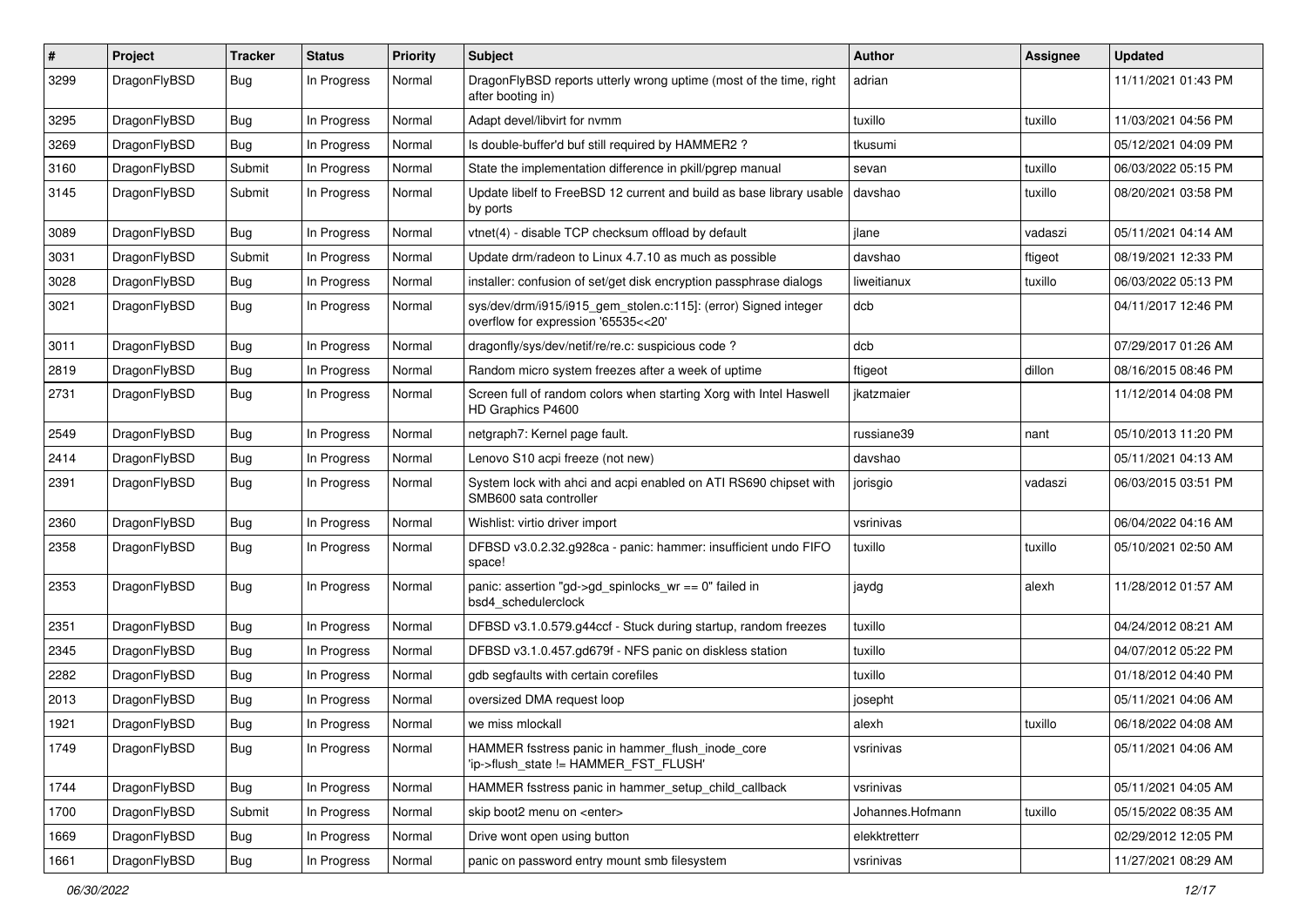| $\#$ | Project      | <b>Tracker</b> | <b>Status</b> | <b>Priority</b> | Subject                                                                                                            | <b>Author</b> | <b>Assignee</b> | <b>Updated</b>      |
|------|--------------|----------------|---------------|-----------------|--------------------------------------------------------------------------------------------------------------------|---------------|-----------------|---------------------|
| 1584 | DragonFlyBSD | <b>Bug</b>     | In Progress   | Normal          | can't use ssh from jail: debug1: read_passphrase: can't open<br>/dev/tty: Device busy                              | corecode      | tuxillo         | 05/11/2021 03:53 AM |
| 1583 | DragonFlyBSD | <b>Bug</b>     | In Progress   | Normal          | panic: assertion: cursor->trans->sync_lock_refs > 0 in<br>hammer_recover_cursor                                    | corecode      | tuxillo         | 05/11/2021 03:53 AM |
| 1547 | DragonFlyBSD | <b>Bug</b>     | In Progress   | Normal          | disklabel64 automatic sizing                                                                                       | corecode      | tuxillo         | 05/11/2021 03:52 AM |
| 1528 | DragonFlyBSD | Bug            | In Progress   | Normal          | ktrace does not show proper return values for pipe(2)                                                              | corecode      | tuxillo         | 05/11/2021 03:52 AM |
| 1502 | DragonFlyBSD | Bug            | In Progress   | Normal          | Lock while deleting files from nohistory HAMMER directories                                                        | hasso         |                 | 03/10/2013 04:28 AM |
| 1475 | DragonFlyBSD | Bug            | In Progress   | Normal          | kernel blocks with low memory and syscons setting a high res mode<br>/ scrollback                                  | corecode      | tuxillo         | 05/11/2021 03:52 AM |
| 1469 | DragonFlyBSD | <b>Bug</b>     | In Progress   | Normal          | Hammer history security concern                                                                                    | corecode      | tuxillo         | 05/11/2021 03:52 AM |
| 1398 | DragonFlyBSD | Submit         | In Progress   | Normal          | hdestroy(3) restricts hash key to point to malloc'ed space                                                         | Anonymous     |                 | 08/20/2021 04:06 PM |
| 1390 | DragonFlyBSD | Bug            | In Progress   | Normal          | Use id_t type for {get,set}priority()                                                                              | Anonymous     | tuxillo         | 07/05/2019 02:18 AM |
| 1368 | DragonFlyBSD | Bug            | In Progress   | Normal          | suspend signal race?                                                                                               | qhwt+dfly     |                 | 05/11/2021 03:51 AM |
| 1336 | DragonFlyBSD | Bug            | In Progress   | Normal          | Still looking for reports of missed directory entries w/ HAMMER                                                    | dillon        |                 | 05/11/2021 04:00 AM |
| 1307 | DragonFlyBSD | Bug            | In Progress   | Normal          | hammer tid -2 shows unexpected result                                                                              | corecode      |                 | 10/18/2016 05:29 PM |
| 1302 | DragonFlyBSD | Bug            | In Progress   | Normal          | Checkpoint regression?                                                                                             | sjg           | sjg             | 07/10/2013 05:22 PM |
| 1218 | DragonFlyBSD | Bug            | In Progress   | Normal          | panic: assertion: error == 0 in hammer_start_transaction                                                           | rumcic        |                 | 05/11/2021 04:00 AM |
| 1181 | DragonFlyBSD | Bug            | In Progress   | Normal          | ACX111 panic                                                                                                       | elekktretterr |                 | 05/11/2021 04:00 AM |
| 1030 | DragonFlyBSD | Bug            | In Progress   | Normal          | msdosfs umount panic                                                                                               | corecode      | tuxillo         | 05/11/2021 03:51 AM |
| 998  | DragonFlyBSD | Bug            | In Progress   | Normal          | Unconfiguring a vn while it is mounted                                                                             | rumcic        | tuxillo         | 05/11/2021 04:00 AM |
| 781  | DragonFlyBSD | Bug            | In Progress   | Normal          | fdisk uses wrong geometry on usb flash drives                                                                      | corecode      | tuxillo         | 05/11/2021 03:50 AM |
| 742  | DragonFlyBSD | Bug            | In Progress   | Normal          | umount problems with multiple mounts                                                                               | corecode      | tuxillo         | 06/25/2022 04:02 AM |
| 604  | DragonFlyBSD | Bug            | In Progress   | Normal          | 1.8.1-RELEASE - clock runs fast on mainboard ASUS P5A-B                                                            | yeti          |                 | 05/11/2021 03:55 AM |
| 331  | DragonFlyBSD | <b>Bug</b>     | In Progress   | Normal          | ftpsesame (aka Bridging S01E03)                                                                                    | bastyaelvtars |                 | 03/09/2013 12:28 PM |
| 168  | DragonFlyBSD | <b>Bug</b>     | In Progress   | Normal          | Livelocked limit engaged while trying to setup IPW wireless                                                        | mschacht      | sepherosa       | 05/11/2021 04:05 AM |
| 3152 | DragonFlyBSD | <b>Bug</b>     | Feedback      | Normal          | Console's size in ttyv0 and single user mode is sticking to 80x25,<br>while ttyv1 can make use of the whole screen | overtime      |                 | 02/24/2019 01:08 AM |
| 2958 | DragonFlyBSD | <b>Bug</b>     | Feedback      | Normal          | Hammer FS dies during pruning after massive write load                                                             | neilb         |                 | 10/11/2016 04:20 AM |
| 2957 | DragonFlyBSD | <b>Bug</b>     | Feedback      | Normal          | swapoff -a followed by swapon -a doesn't give your swap back                                                       | neilb         |                 | 10/09/2016 04:17 AM |
| 2717 | DragonFlyBSD | Submit         | Feedback      | Normal          | Out of range numeric handling                                                                                      | dclink        | tuxillo         | 05/11/2021 04:08 AM |
| 2644 | DragonFlyBSD | <b>Bug</b>     | Feedback      | Normal          | 3.6.0-REL trap 9 on boot                                                                                           | memmerto      |                 | 11/27/2021 08:08 AM |
| 2617 | DragonFlyBSD | <b>Bug</b>     | Feedback      | Normal          | Possible issue with wireless mouse on 3.6 release                                                                  | FilippoMo     |                 | 01/14/2015 03:42 PM |
| 2556 | DragonFlyBSD | <b>Bug</b>     | Feedback      | Normal          | DragonFly v3.5.0.81.gd3479 - Process signal weirdness                                                              | tuxillo       |                 | 12/17/2013 03:48 PM |
| 2459 | DragonFlyBSD | <b>Bug</b>     | Feedback      | Normal          | apic problems with HP Probook 4510s                                                                                | thowe         |                 | 11/27/2021 08:22 AM |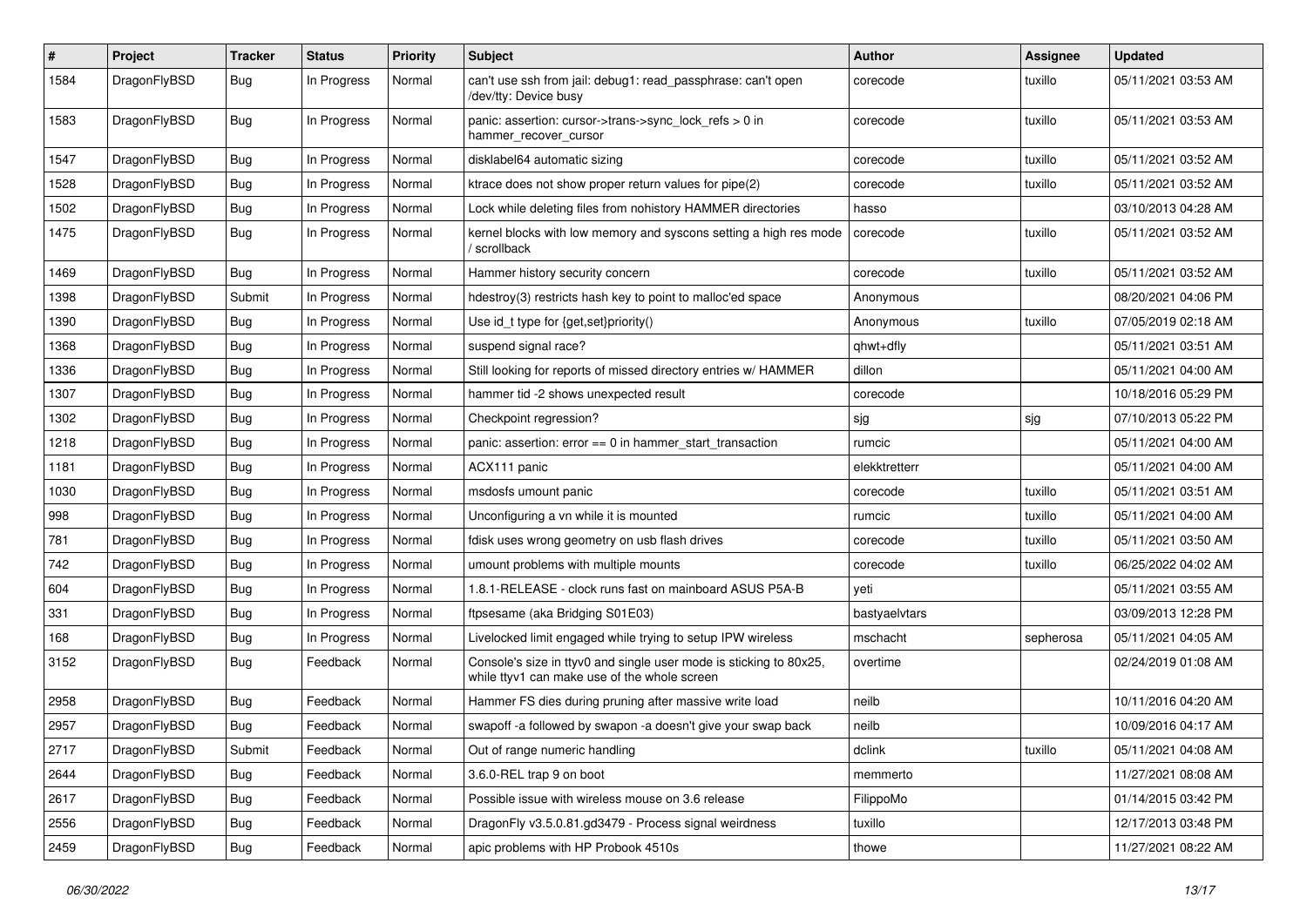| $\sharp$ | Project      | <b>Tracker</b> | <b>Status</b> | <b>Priority</b> | Subject                                                                                         | <b>Author</b>    | <b>Assignee</b> | <b>Updated</b>      |
|----------|--------------|----------------|---------------|-----------------|-------------------------------------------------------------------------------------------------|------------------|-----------------|---------------------|
| 2438     | DragonFlyBSD | Submit         | Feedback      | Normal          | <b>TRIM</b> fixes                                                                               | Anonymous        | tuxillo         | 05/11/2021 03:45 AM |
| 2288     | DragonFlyBSD | <b>Bug</b>     | Feedback      | Normal          | Random IO performance loss introduced since January 1st                                         | lentferj         |                 | 01/23/2013 04:21 PM |
| 2100     | DragonFlyBSD | <b>Bug</b>     | Feedback      | Normal          | devfs related panic                                                                             | sepherosa        | alexh           | 07/10/2011 02:29 PM |
| 2090     | DragonFlyBSD | <b>Bug</b>     | Feedback      | Normal          | snd_hda does not support headphone automute                                                     | justin           |                 | 03/29/2012 08:03 PM |
| 2081     | DragonFlyBSD | <b>Bug</b>     | Feedback      | Normal          | Panic on device "detach" / "failure"                                                            | vsrinivas        |                 | 02/29/2012 07:11 AM |
| 2037     | DragonFlyBSD | <b>Bug</b>     | Feedback      | Normal          | Panic Bad link elm while building packages                                                      | ftigeot          | dillon          | 04/21/2011 07:20 AM |
| 1860     | DragonFlyBSD | <b>Bug</b>     | Feedback      | Normal          | Panic while creating UFS fs on vn(4) for initrd                                                 | matthias         |                 | 02/29/2012 07:16 AM |
| 1824     | DragonFlyBSD | <b>Bug</b>     | Feedback      | Normal          | kernel panic, x86, 2.7.3.859.ge5104                                                             | akirchhoff135014 |                 | 03/10/2013 07:49 AM |
| 1745     | DragonFlyBSD | <b>Bug</b>     | Feedback      | Normal          | kmalloc panic                                                                                   | josepht          |                 | 05/11/2021 04:05 AM |
| 1727     | DragonFlyBSD | <b>Bug</b>     | Feedback      | Normal          | CD boot panic (2.6.1) (usb?)                                                                    | kiril            |                 | 05/15/2022 05:10 AM |
| 1718     | DragonFlyBSD | <b>Bug</b>     | Feedback      | Normal          | IDE disk drive not detected by x86_64 2.6.1 Live CD                                             | bcox             |                 | 11/27/2021 08:25 AM |
| 1717     | DragonFlyBSD | <b>Bug</b>     | Feedback      | Normal          | HAMMER panic in hammer cursor down()                                                            | josepht1         |                 | 05/11/2021 04:05 AM |
| 1672     | DragonFlyBSD | <b>Bug</b>     | Feedback      | Normal          | panic (trap 12) around btree_search() in 2.4.1-RELEASE                                          | floid            |                 | 01/19/2015 03:36 AM |
| 1668     | DragonFlyBSD | <b>Bug</b>     | Feedback      | Normal          | Power button not working                                                                        | elekktretterr    |                 | 03/10/2013 06:22 AM |
| 1618     | DragonFlyBSD | <b>Bug</b>     | Feedback      | Normal          | collision for 'struct pmap' when using RPC and <sys user.h=""></sys>                            | carenas          |                 | 05/11/2021 04:05 AM |
| 1613     | DragonFlyBSD | <b>Bug</b>     | Feedback      | Normal          | USB Keyboard not working on master                                                              | elekktretterr    |                 | 05/11/2021 04:05 AM |
| 1593     | DragonFlyBSD | <b>Bug</b>     | Feedback      | Normal          | panic: assertion: ccb == ap->ap_err_ccb in ahci_put_err_ccb                                     | ftigeot          | ftigeot         | 05/15/2022 05:09 AM |
| 1592     | DragonFlyBSD | <b>Bug</b>     | Feedback      | Normal          | AcpiOSUnmapMemory: Warning, deallocation did not track<br>allocation.                           | eocallaghan      |                 | 06/02/2014 07:45 AM |
| 1591     | DragonFlyBSD | Bug            | Feedback      | Normal          | Lenovo X301 hangs with AHCI Driver CMD TIMEOUT<br>STS=d0 <bsy></bsy>                            | eocallaghan      |                 | 05/11/2021 04:05 AM |
| 1587     | DragonFlyBSD | Bug            | Feedback      | Normal          | can't gdb across fork                                                                           | corecode         | tuxillo         | 05/11/2021 03:54 AM |
| 1580     | DragonFlyBSD | <b>Bug</b>     | Feedback      | Normal          | Panic (Fatal trap 12: page fault while in kernel mode) while playing<br>with pf and netif names | rumcic           |                 | 12/21/2018 01:21 AM |
| 1579     | DragonFlyBSD | Bug            | Feedback      | Normal          | dfly 2.4.1 does not like HP DL360G4p and Smart Array 6400 with<br>MSA20                         | tomaz.borstnar   | tuxillo         | 06/02/2014 02:44 PM |
| 1577     | DragonFlyBSD | Bug            | Feedback      | Normal          | panic: assertion: leaf->base.obj_id == ip->obj_id in<br>hammer_ip_delete_range                  | qhwt+dfly        |                 | 05/11/2021 04:01 AM |
| 1563     | DragonFlyBSD | <b>Bug</b>     | Feedback      | Normal          | reset(1) doesn't reset terminal to the defaults                                                 | hasso            |                 | 03/10/2013 04:17 AM |
| 1560     | DragonFlyBSD | <b>Bug</b>     | Feedback      | Normal          | Unable to modify partition table on ThinkPad T61p during install                                | rehsack          |                 | 01/15/2015 08:57 AM |
| 1521     | DragonFlyBSD | <b>Bug</b>     | Feedback      | Normal          | amd64 2.4 livecd won't mount root at boot                                                       | bolapara         |                 | 01/28/2018 03:45 AM |
| 1489     | DragonFlyBSD | <b>Bug</b>     | Feedback      | Normal          | panic: ufs dirbad: bad dir                                                                      | rumcic           |                 | 03/10/2013 04:34 AM |
| 1486     | DragonFlyBSD | <b>Bug</b>     | Feedback      | Normal          | Interrupt storm related to SATA DVD device                                                      | hasso            |                 | 05/11/2021 04:01 AM |
| 1481     | DragonFlyBSD | <b>Bug</b>     | Feedback      | Normal          | panic: assertion: kva_p(buf) in soopt_from_kbuf (after ipfw pipe<br>show, 2.2.1-R)              | combiner         |                 | 05/11/2021 04:01 AM |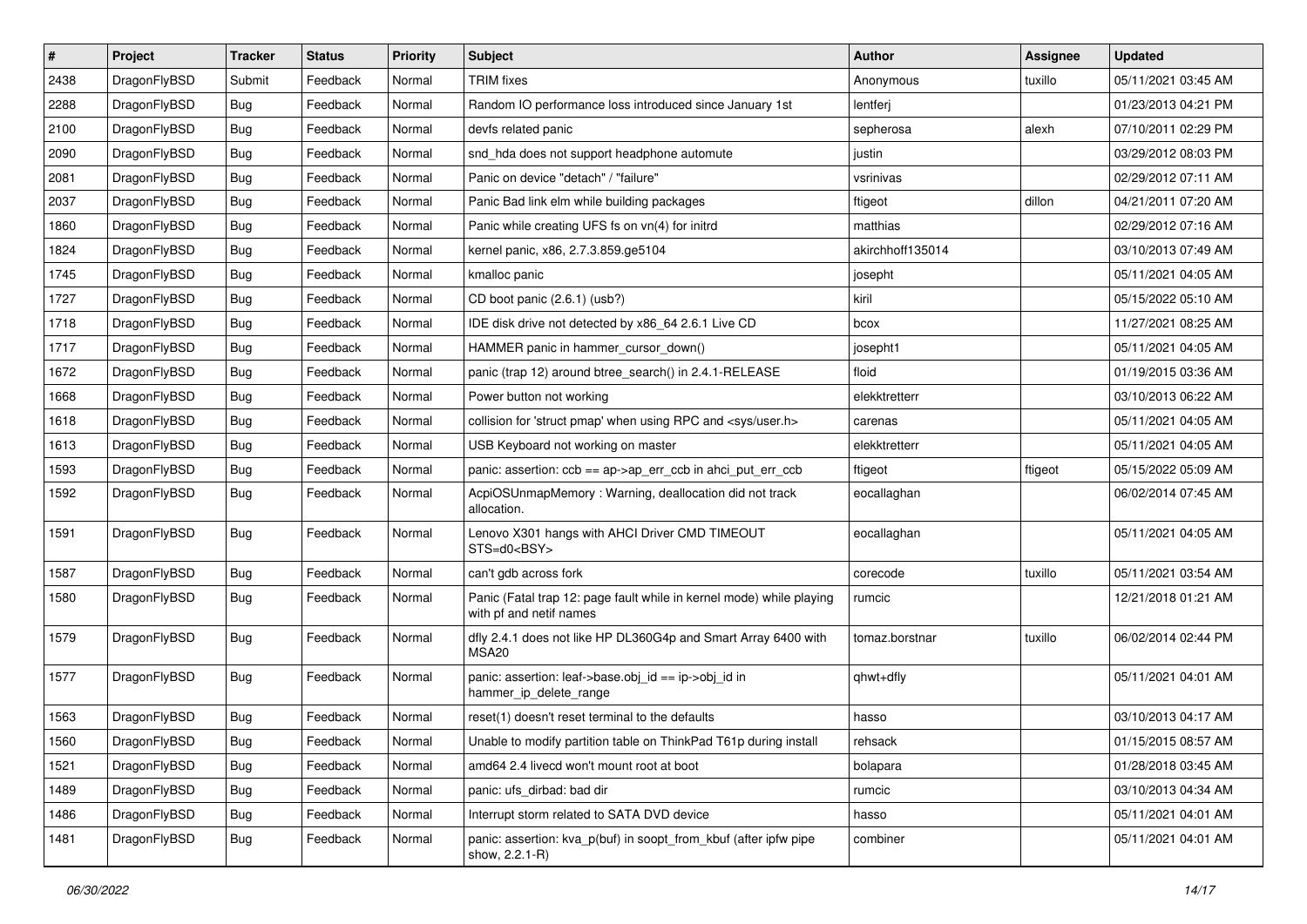| $\vert$ # | Project      | <b>Tracker</b> | <b>Status</b> | <b>Priority</b> | <b>Subject</b>                                                                                                                                            | <b>Author</b>   | Assignee | <b>Updated</b>      |
|-----------|--------------|----------------|---------------|-----------------|-----------------------------------------------------------------------------------------------------------------------------------------------------------|-----------------|----------|---------------------|
| 1456      | DragonFlyBSD | <b>Bug</b>     | Feedback      | Normal          | Microsoft wireless desktop problems                                                                                                                       | elekktretterr   |          | 01/15/2015 08:34 AM |
| 1454      | DragonFlyBSD | Bug            | Feedback      | Normal          | Unable to boot from external USB DVD drive                                                                                                                | elekktretterr   |          | 05/11/2021 04:01 AM |
| 1448      | DragonFlyBSD | <b>Bug</b>     | Feedback      | Normal          | panic: assertion: _tp->tt_msg->tt_cpuid == mycpuid in<br>tcp callout active tcp output tcp usr send netmsg pru send<br>netmsg_service tcpmsg_service_loop | dillon          |          | 05/11/2021 04:00 AM |
| 1429      | DragonFlyBSD | <b>Bug</b>     | Feedback      | Normal          | vkernel bug - "mfree: m->m_nextpkt != NULL"                                                                                                               | dillon          |          | 05/11/2021 04:00 AM |
| 1411      | DragonFlyBSD | <b>Bug</b>     | Feedback      | Normal          | Burning doesn't work with ahci(4)                                                                                                                         | hasso           | dillon   | 05/11/2021 04:00 AM |
| 1397      | DragonFlyBSD | Bug            | Feedback      | Normal          | jobs -I output inconsistency when called from script                                                                                                      | Anonymous       | tuxillo  | 05/15/2022 05:07 AM |
| 1387      | DragonFlyBSD | Bug            | Feedback      | Normal          | zero-size malloc and ps: kvm getprocs: Bad address                                                                                                        | qhwt+dfly       |          | 05/11/2021 04:00 AM |
| 1332      | DragonFlyBSD | <b>Bug</b>     | Feedback      | Normal          | DFBSD 2.2 - Booting usbcdrom/usbsticks on thinkpad hangs on<br>"BTX Halted"                                                                               | tuxillo         |          | 05/11/2021 04:00 AM |
| 1330      | DragonFlyBSD | <b>Bug</b>     | Feedback      | Normal          | Hammer, usb disk, SYNCHRONIZE CACHE failure                                                                                                               | josepht         |          | 06/02/2014 04:56 AM |
| 1287      | DragonFlyBSD | Bug            | Feedback      | Normal          | altg configuration doesn't work                                                                                                                           | corecode        | tuxillo  | 05/11/2021 03:51 AM |
| 1282      | DragonFlyBSD | <b>Bug</b>     | Feedback      | Normal          | panic (trap 12) when booting SMP kernel on Atom 330 (dual core)                                                                                           | tomaz.borstnar  |          | 05/11/2021 04:00 AM |
| 1250      | DragonFlyBSD | <b>Bug</b>     | Feedback      | Normal          | Panic upon plugging an USB flash drive into the machine                                                                                                   | rumcic          |          | 03/10/2013 05:17 AM |
| 1249      | DragonFlyBSD | <b>Bug</b>     | Feedback      | Normal          | panic: ffs vfree: freeing free inode                                                                                                                      | rumcic          |          | 03/10/2013 05:13 AM |
| 1144      | DragonFlyBSD | Bug            | Feedback      | Normal          | Incorrect clock under KVM                                                                                                                                 | msylvan         |          | 03/09/2013 01:17 PM |
| 1101      | DragonFlyBSD | Bug            | Feedback      | Normal          | ohci related panic                                                                                                                                        | polachok        |          | 05/11/2021 04:00 AM |
| 979       | DragonFlyBSD | <b>Bug</b>     | Feedback      | Normal          | Failure-prone USB mass storage (SB600? msdosfs? CAM?)                                                                                                     | floid           |          | 01/15/2015 08:38 AM |
| 911       | DragonFlyBSD | Bug            | Feedback      | Normal          | kldload/kernel linker can exceed malloc reserve and panic system                                                                                          | corecode        | tuxillo  | 05/11/2021 03:51 AM |
| 901       | DragonFlyBSD | <b>Bug</b>     | Feedback      | Normal          | route show needs to get data from all cpus                                                                                                                | corecode        | tuxillo  | 05/11/2021 03:50 AM |
| 847       | DragonFlyBSD | Bug            | Feedback      | Normal          | processes getting stuck on mount point                                                                                                                    | corecode        | tuxillo  | 05/11/2021 03:50 AM |
| 846       | DragonFlyBSD | <b>Bug</b>     | Feedback      | Normal          | USB bugs:usb mouse can't used!                                                                                                                            | frankning       |          | 01/15/2015 08:36 AM |
| 806       | DragonFlyBSD | <b>Bug</b>     | Feedback      | Normal          | boot error on MacBook                                                                                                                                     | tralamazza      |          | 06/04/2022 05:28 AM |
| 570       | DragonFlyBSD | <b>Bug</b>     | Feedback      | Normal          | 1.8.x: ACPI problems                                                                                                                                      | qhwt+dfly       |          | 06/02/2014 03:45 AM |
| 243       | DragonFlyBSD | <b>Bug</b>     | Feedback      | Normal          | weird behavior in the shell                                                                                                                               | swildner        |          | 05/31/2022 02:51 PM |
| 3311      | DragonFlyBSD | Bug            | New           | Low             | TrueCrypt support may cause kernel crash                                                                                                                  | arcade@b1t.name |          | 04/29/2022 06:19 AM |
| 3228      | DragonFlyBSD | <b>Bug</b>     | New           | Low             | pfi_kif_unref: state refcount <= 0 in dmesg                                                                                                               | justin          |          | 03/05/2021 06:39 AM |
| 3132      | DragonFlyBSD | Bug            | New           | Low             | unifdef mined                                                                                                                                             | bcallah         |          | 04/26/2018 08:34 PM |
| 3107      | DragonFlyBSD | <b>Bug</b>     | New           | Low             | ACPI interrupt storm when loading i915 on Lenovo T460                                                                                                     | oyvinht         |          | 07/15/2020 07:01 AM |
| 3101      | DragonFlyBSD | Bug            | New           | Low             | PFI CGI install not working in dragonflybsd 5.0.1 USB install                                                                                             | bnegre82        |          | 05/11/2021 04:14 AM |
| 3024      | DragonFlyBSD | Bug            | New           | Low             | sys/dev/netif/wi/if wi.c:1090]: (style) Redundant condition                                                                                               | dcb             |          | 04/11/2017 11:56 AM |
| 2931      | DragonFlyBSD | Bug            | New           | Low             | 'gdb' of 'vkernel' unable to print backtrace                                                                                                              | tofergus        |          | 07/26/2016 01:51 PM |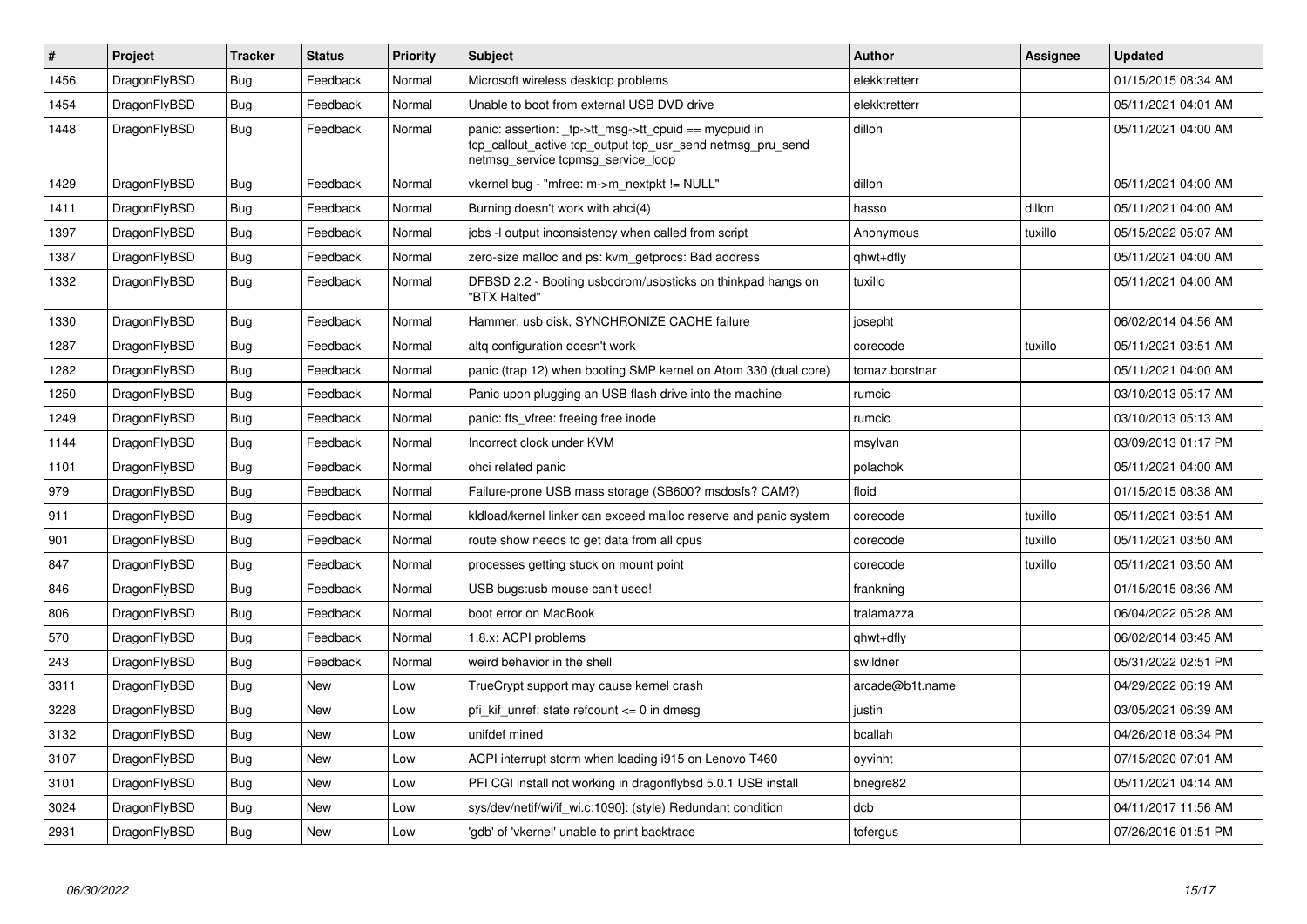| $\sharp$ | Project      | <b>Tracker</b> | <b>Status</b> | <b>Priority</b> | Subject                                                                                                       | <b>Author</b>      | <b>Assignee</b> | <b>Updated</b>      |
|----------|--------------|----------------|---------------|-----------------|---------------------------------------------------------------------------------------------------------------|--------------------|-----------------|---------------------|
| 2887     | DragonFlyBSD | <b>Bug</b>     | New           | Low             | Missing extattr_namespace_to_string and<br>extattr_string_to_namespace functions                              | rubenk             |                 | 02/06/2016 05:09 AM |
| 2882     | DragonFlyBSD | Bug            | New           | Low             | bridge sends packets from individual interfaces                                                               | arcade@b1t.name    |                 | 01/09/2016 12:43 PM |
| 2878     | DragonFlyBSD | <b>Bug</b>     | New           | Low             | [fix] CCVER problem when using clang and cpu extensions<br>(intrinsics)                                       | arcade@b1t.name    |                 | 06/24/2016 04:25 AM |
| 2877     | DragonFlyBSD | Bug            | <b>New</b>    | Low             | sed fails when working with UTF-8 locale and non-UTF symbols                                                  | arcade@b1t.name    |                 | 12/30/2015 11:20 AM |
| 2859     | DragonFlyBSD | Bug            | New           | Low             | Installer configuration menu always highlights "Select timezone", no<br>matter which step was last completed. | cgag               |                 | 12/02/2015 01:54 PM |
| 2858     | DragonFlyBSD | Bug            | New           | Low             | Installer "Local or UTC" question should have "No" selected by<br>default.                                    | cgag               |                 | 12/02/2015 01:18 PM |
| 2790     | DragonFlyBSD | Submit         | <b>New</b>    | Low             | filedesc softrefs increment code factoring                                                                    | dclink             |                 | 02/21/2015 04:00 AM |
| 2680     | DragonFlyBSD | <b>Bug</b>     | New           | Low             | boot0cfg update makes box unbootable                                                                          | herrgard           |                 | 06/10/2014 06:02 AM |
| 2675     | DragonFlyBSD | <b>Bug</b>     | New           | Low             | Ultimate N WiFi Link 5300 get iwn_intr: fatal firmware error on 5GHz                                          | revuwa             |                 | 05/11/2021 04:07 AM |
| 2552     | DragonFlyBSD | <b>Bug</b>     | <b>New</b>    | Low             | hammer recovery should indicate progress                                                                      | phma               |                 | 05/03/2013 12:13 AM |
| 2529     | DragonFlyBSD | Bug            | <b>New</b>    | Low             | Sundance network adapter is not detected and attached                                                         | kworr              |                 | 03/25/2013 02:29 AM |
| 2403     | DragonFlyBSD | <b>Bug</b>     | New           | Low             | newfs - E doesn't handle / dev/serno device names properly                                                    | ftigeot            |                 | 08/17/2012 05:07 AM |
| 2252     | DragonFlyBSD | <b>Bug</b>     | New           | Low             | snd hda not useable if loaded via /boot/loader.conf                                                           | xbit               | swildner        | 12/14/2011 12:23 AM |
| 2095     | DragonFlyBSD | Bug            | <b>New</b>    | Low             | Running installer post-install: Unsupported DFUI transport "                                                  | greenrd            |                 | 06/26/2011 09:20 AM |
| 2020     | DragonFlyBSD | <b>Bug</b>     | New           | Low             | Port brcm80211 driver from Linux to DragonFly BSD                                                             | studer             |                 | 03/05/2011 10:54 PM |
| 1982     | DragonFlyBSD | Bug            | New           | Low             | There is no linuxulator on x86-64                                                                             | herrgard           |                 | 05/31/2022 02:25 PM |
| 1947     | DragonFlyBSD | <b>Bug</b>     | <b>New</b>    | Low             | GA-880GM-UD2H (rev. 1.3) AHCI fails to detect disks at the end of<br>the RAID controller                      | eocallaghan        |                 | 11/27/2021 08:46 AM |
| 1882     | DragonFlyBSD | Bug            | <b>New</b>    | Low             | Idea for handling new USB vendor/device codes                                                                 | bmk                |                 | 10/20/2010 12:15 PM |
| 1714     | DragonFlyBSD | <b>Bug</b>     | New           | Low             | hwpmc                                                                                                         | alexh              | swildner        | 08/18/2012 02:03 PM |
| 1538     | DragonFlyBSD | <b>Bug</b>     | New           | Low             | mountroot should probe file systems                                                                           | corecode           | alexh           | 11/24/2010 06:35 PM |
| 1532     | DragonFlyBSD | <b>Bug</b>     | <b>New</b>    | Low             | jemalloc doesn't work on DragonFly                                                                            | hasso              | sjg             | 08/02/2011 01:14 AM |
| 1313     | DragonFlyBSD | <b>Bug</b>     | New           | Low             | Signal code in kernel needs major overhaul (signal queues,<br>si_code, si_addr)                               | hasso              |                 | 05/11/2021 04:00 AM |
| 679      | DragonFlyBSD | <b>Bug</b>     | New           | Low             | Netgraph backward compatibility for old *LEN constants                                                        | nant               | nant            | 02/18/2014 05:45 AM |
| 600      | DragonFlyBSD | Bug            | <b>New</b>    | Low             | /sys/libkern/karc4random                                                                                      | robin carev5       | profmakx        | 01/19/2015 03:07 AM |
| 2797     | DragonFlyBSD | <b>Bug</b>     | In Progress   | Low             | vkernels with & without machdep.pmap_mmu_optimize                                                             | yellowrabbit2010   |                 | 11/27/2021 08:06 AM |
| 2631     | DragonFlyBSD | <b>Bug</b>     | In Progress   | Low             | Verify library versioning current with full package build and switch it<br>on (after publishing packages)     | tuxillo            |                 | 05/11/2021 04:06 AM |
| 1819     | DragonFlyBSD | Bug            | In Progress   | Low             | truss - Major revamping task list                                                                             | tuxillo            | tuxillo         | 11/27/2021 08:45 AM |
| 1148     | DragonFlyBSD | <b>Bug</b>     | In Progress   | Low             | BCM4311 wireless network adapter detected but not functional                                                  | archimedes.gaviola |                 | 05/11/2021 04:00 AM |